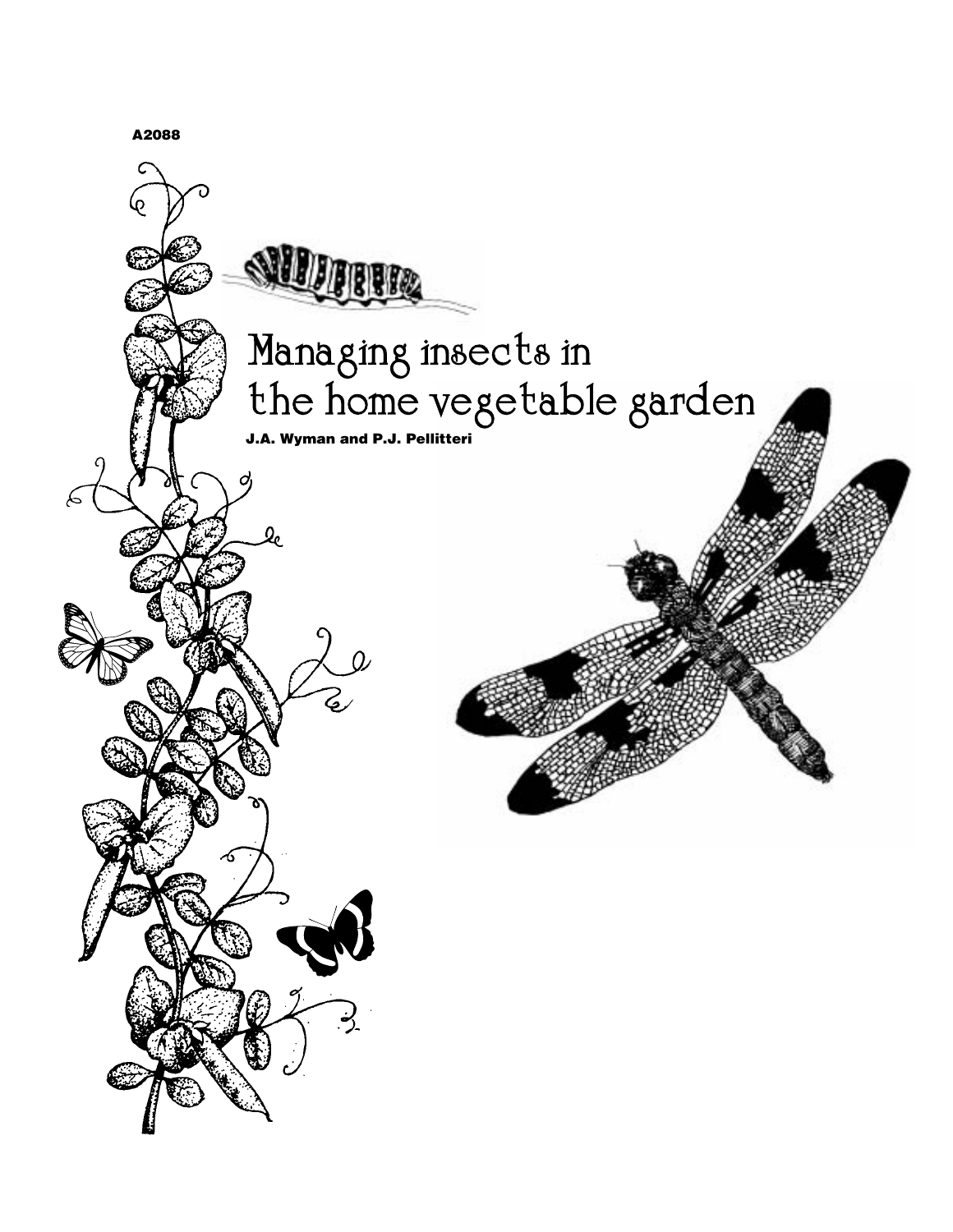| Contents $\subset$                                                                                                                                                                                                                             |    |
|------------------------------------------------------------------------------------------------------------------------------------------------------------------------------------------------------------------------------------------------|----|
| Insect pest identification. 2                                                                                                                                                                                                                  |    |
| Insects as pests $\ldots$ 3                                                                                                                                                                                                                    |    |
| Immature key $\ldots$ 4                                                                                                                                                                                                                        |    |
|                                                                                                                                                                                                                                                |    |
|                                                                                                                                                                                                                                                |    |
| Mechanical control 9                                                                                                                                                                                                                           |    |
|                                                                                                                                                                                                                                                |    |
|                                                                                                                                                                                                                                                |    |
| Miscellaneous products 11                                                                                                                                                                                                                      |    |
| Insecticide toxicity entertainment and the set of the set of the set of the set of the set of the set of the s                                                                                                                                 |    |
| Insecticide application 12                                                                                                                                                                                                                     |    |
| Guidelines for insecticide use 12                                                                                                                                                                                                              |    |
| Development of insect management strategies 13                                                                                                                                                                                                 |    |
| Insect management of vegetable crops 14                                                                                                                                                                                                        |    |
| General pests<br>. The contract of the contract of the contract of the contract of the contract of the contract of the contract of the contract of the contract of the contract of the contract of the contract of the contract of the contrac | 18 |

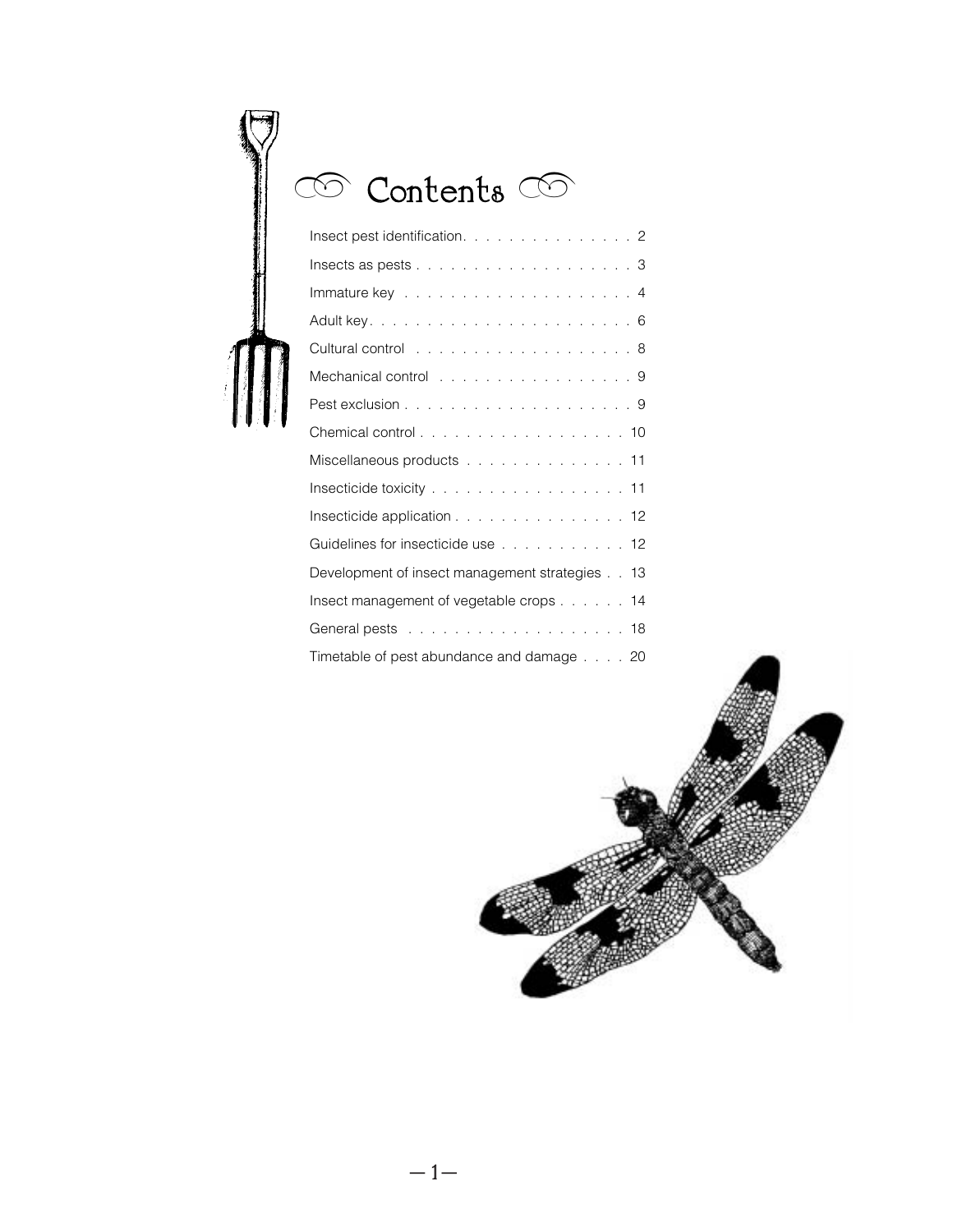

## <span id="page-2-0"></span>Introduction

Ithough insects frequently become pests in the home vegetable garden, pest insects represent only a small portion of the total insect fauna. Over 7,000 insect species have been recorded in Wisconsin, but of these less than 100 are garden pests. In fact, many insects are directly beneficial as predators or parasites of pest insects, or as pollinators or decomposers of plant and animal material. The vast majority of insects have no direct impact, either positive or negative, and are important only indirectly as components in food chains.

Control or management of the insects which do become pests can take many directions depending on personal choice and the characteristics of the individual pest. Our objective should not be to eradicate the pest entirely but to manipulate it or the environment in which it lives, so as to maintain populations below levels which cause unacceptable damage.

Proper identification of insect pests is an essential first step in insect management. After an insect is identified, it is possible to examine its life cycle, biology and behavior and identify weak links which can be exploited to reduce its effects. The greater the knowledge of a pest, the greater the number of management options that are available to home gardeners.

This publication contains illustrated keys and detailed narrative to assist in identifying pests. It discusses different styles and types of pest control and suggests a variety of methods. Also included is a seasonal timetable that shows what time of the year specific pests are most active.



## Insect pest identification

Insects are members of a group of animals called<br>Arthropoda (jointed-feet) this group contains over<br>75 percent of all described animal species on<br>earth. There are several classes within the arthropods nsects are members of a group of animals called Arthropoda (jointed-feet) this group contains over 75 percent of all described animal species on which are not true insects but are closely related. The most common relatives are the *Crustacea* (lobsters, shrimp, crabs), which are primarily aquatic but can be land dwellers (sow bugs). The Arachnida are also related, and include two important categories in the home garden, the mites and the spiders. The Diplopoda group include centipedes and millipedes. Centipedes are usually predaceous, insect feeders, while the millipedes are plant feeders that usually feed on decaying organic matter.

The insects are the largest group of arthropods and thus are most frequently encountered as pests. An animal can be identified as an insect if you answer yes to all the following characteristics.



Is the body divided into three regions which are specialized for different tasks? (Head with eyes and antennae for sensory perception and mouth parts for feeding, thorax with legs and often wings for locomotion, and the abdomen.)

Does it have three pairs of jointed legs? (These may be reduced or lost in very specialized insects or in some larval insects.)



Does it have one pair of antennae (feelers) located on the head?

Are there two pairs of wings in the adult stage? (These may be highly modified or lost altogether.)

Most insects change from the time they hatch from eggs until they are full grown. This change in form is called metamorphosis. It may be a gradual change, involving little more than an increase in size, to a very dramatic difference between the young and the old.

There are several ways of characterizing the types of metamorphosis, but the most common method is to divide them into incomplete (or simple) and complete metamorphosis.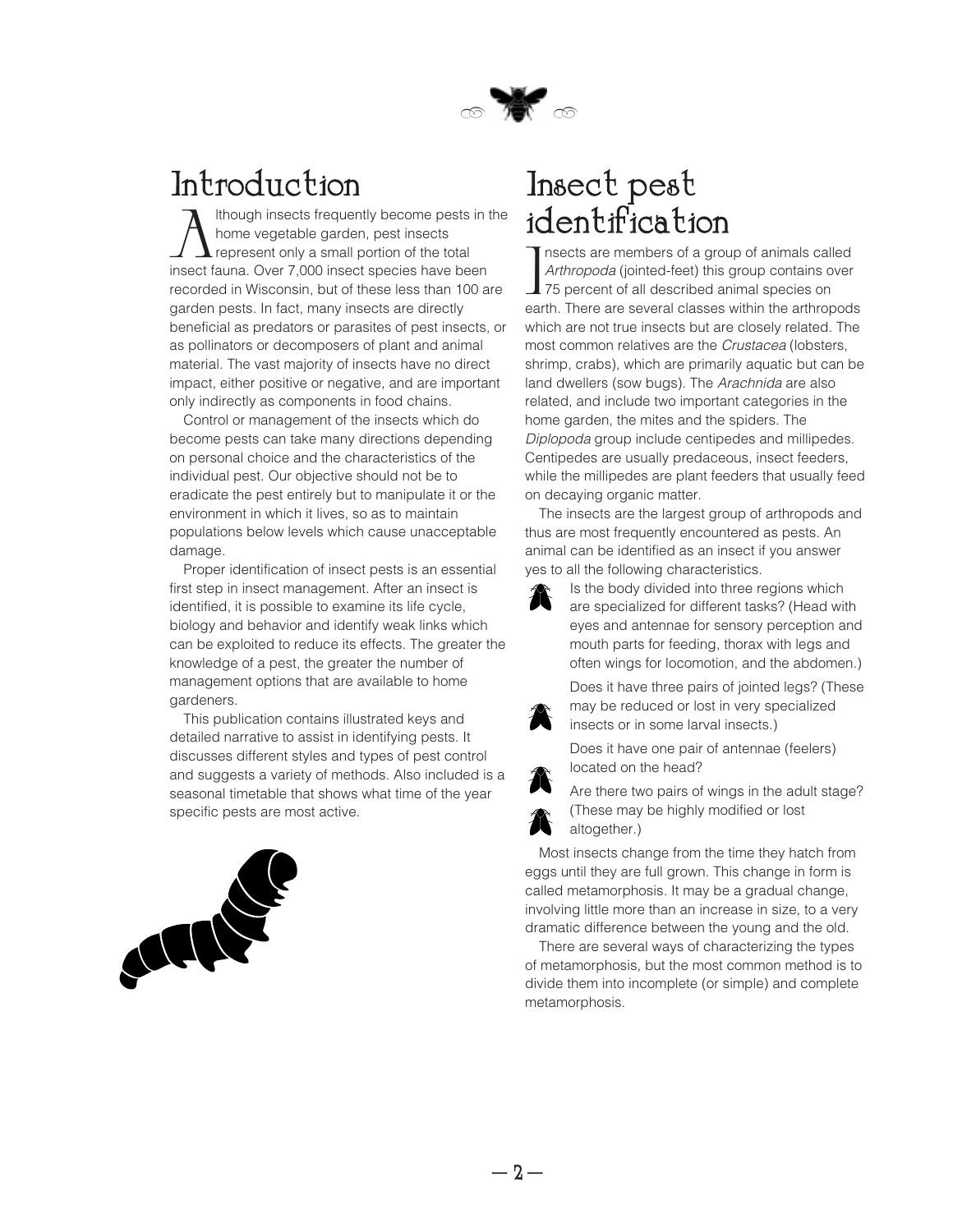<span id="page-3-0"></span>In the *incomplete metamorphosis*, insects which hatch from eggs are called nymphs. As they feed and grow they shed their skins, or molt. In the winged species, wings first appear as pad-like buds on the nymphs. Each stage between molts is referred to as an instar. There is no prolonged "resting" period before the adult stage is reached. The common orders of insects which have incomplete or simple metamorphosis are listed in the chart accompanying figure 1.

The complete metamorphosis involves a very major change in form between the young and the adult. In the winged forms the wings develop internally instead of externally. The typical development involves the egg, larva, pupa and adult. The larvae may go through a number of instars and molts as they grow. The pupae may take several forms; they may be exposed or contained in a capsule-like puparium or in a silken cocoon. Some common orders having this type of development are listed in the chart accompanying figure 1.

To assist identification of common insect pests of vegetable gardens, a pictorial key is included in this publication (see pages 4–7). If you cannot identify an insect, take it to your county Extension office.

## Insects as pests

Insects become pests more frequently than other<br>animals because of the large number of species<br>and their unparalleled ability to increase<br>populations very rapidly. Their reproductive capacity nsects become pests more frequently than other animals because of the large number of species and their unparalleled ability to increase stems from the large number of offspring and from the short life span of the insect. A complete life cycle can be as fast as 7–10 days from egg to adult.

Many controlling factors in the environment combine to prevent insects from reaching their reproductive potential. These factors can be both biological (parasites, predators, food availability) or physical (rain, frost, pesticides). The biological factors are most important in long-term control of insect numbers, with physical factors exerting short-lived reductions.

Home gardeners should try to manipulate the naturally occurring control factors and add new ones, where appropriate, to maintain insect pest populations at non-damaging levels. The following discussion suggests factors which can be important in pest management.



### **Figure 1.** Metamorphosis of various insects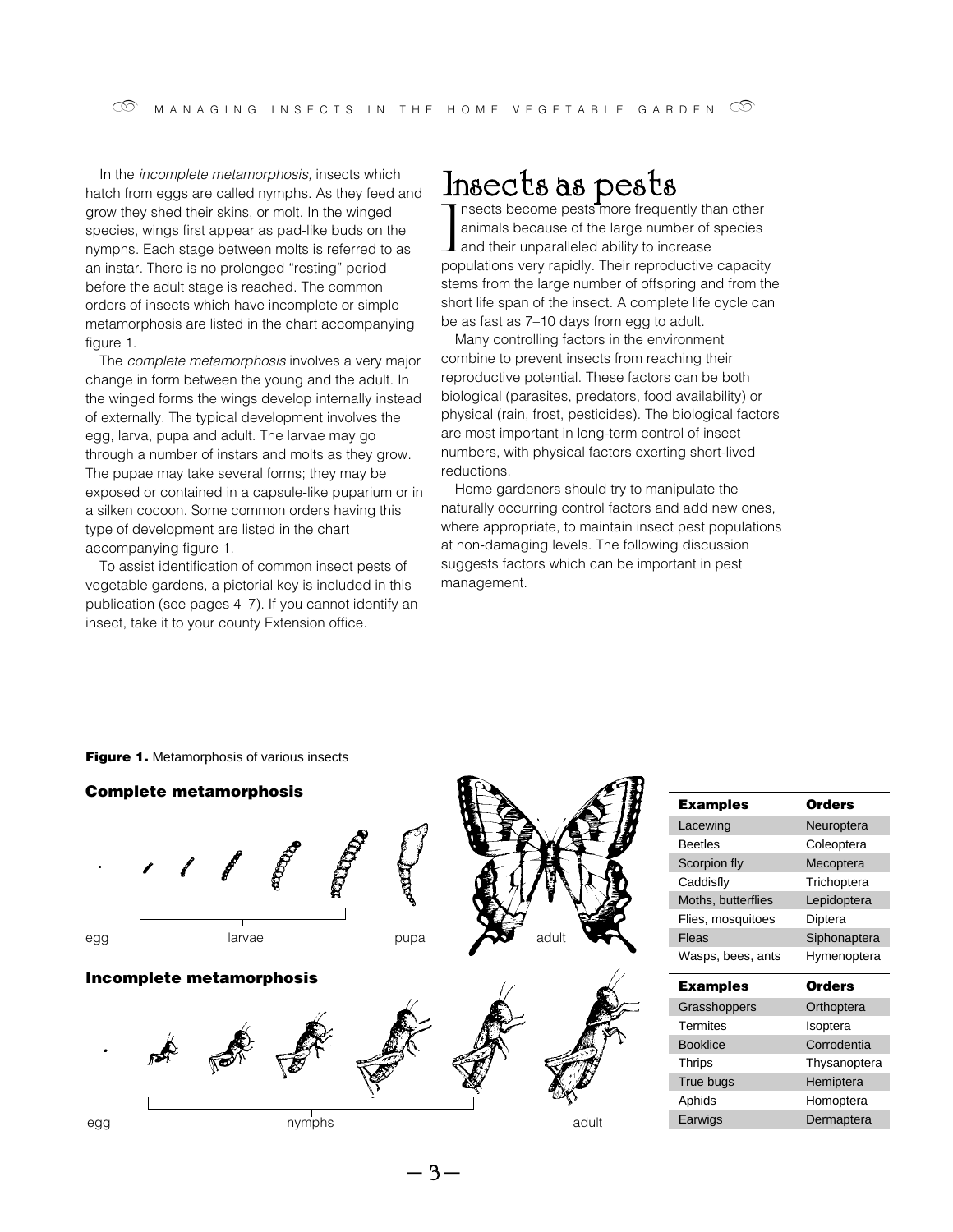<span id="page-4-0"></span>

— 4 —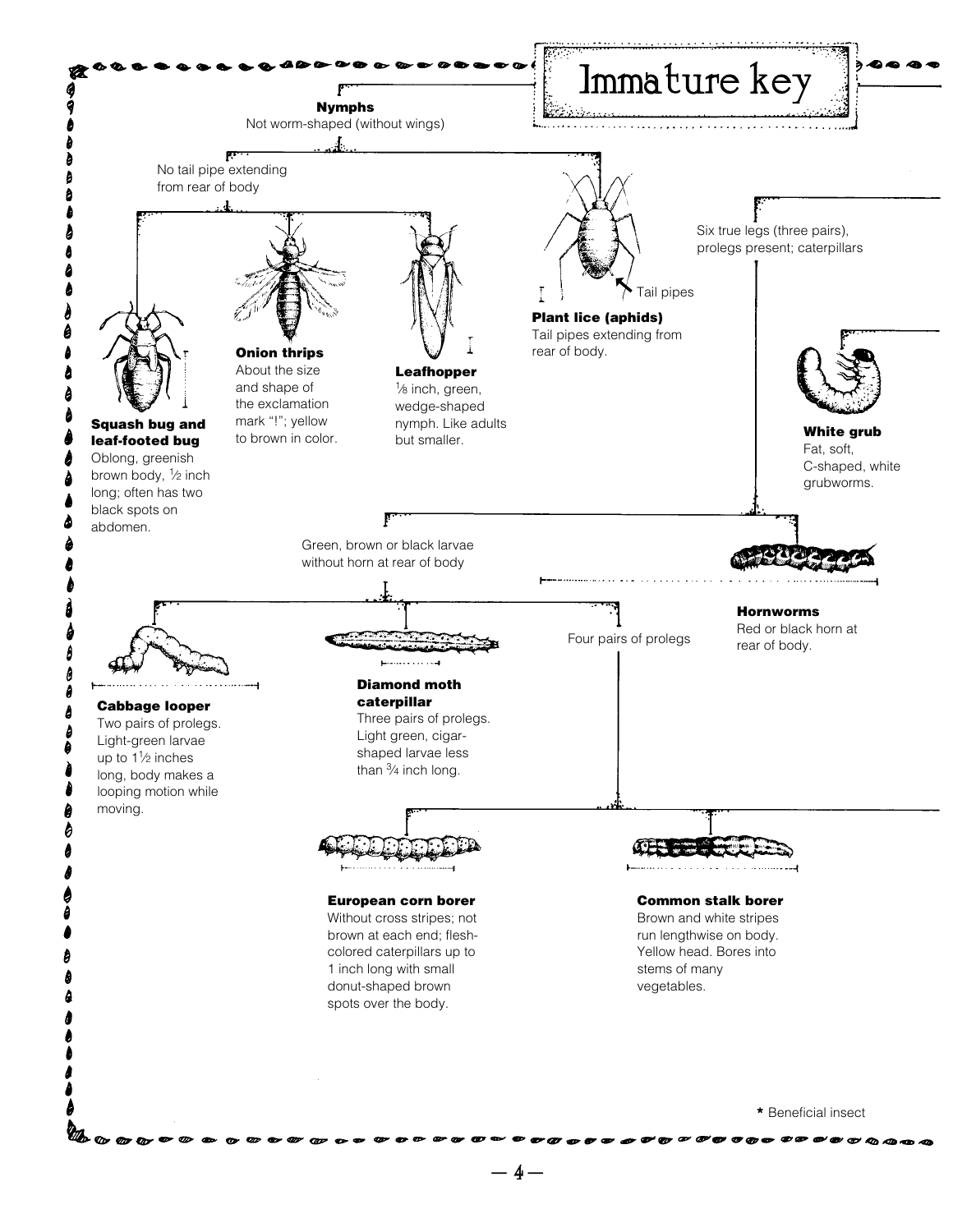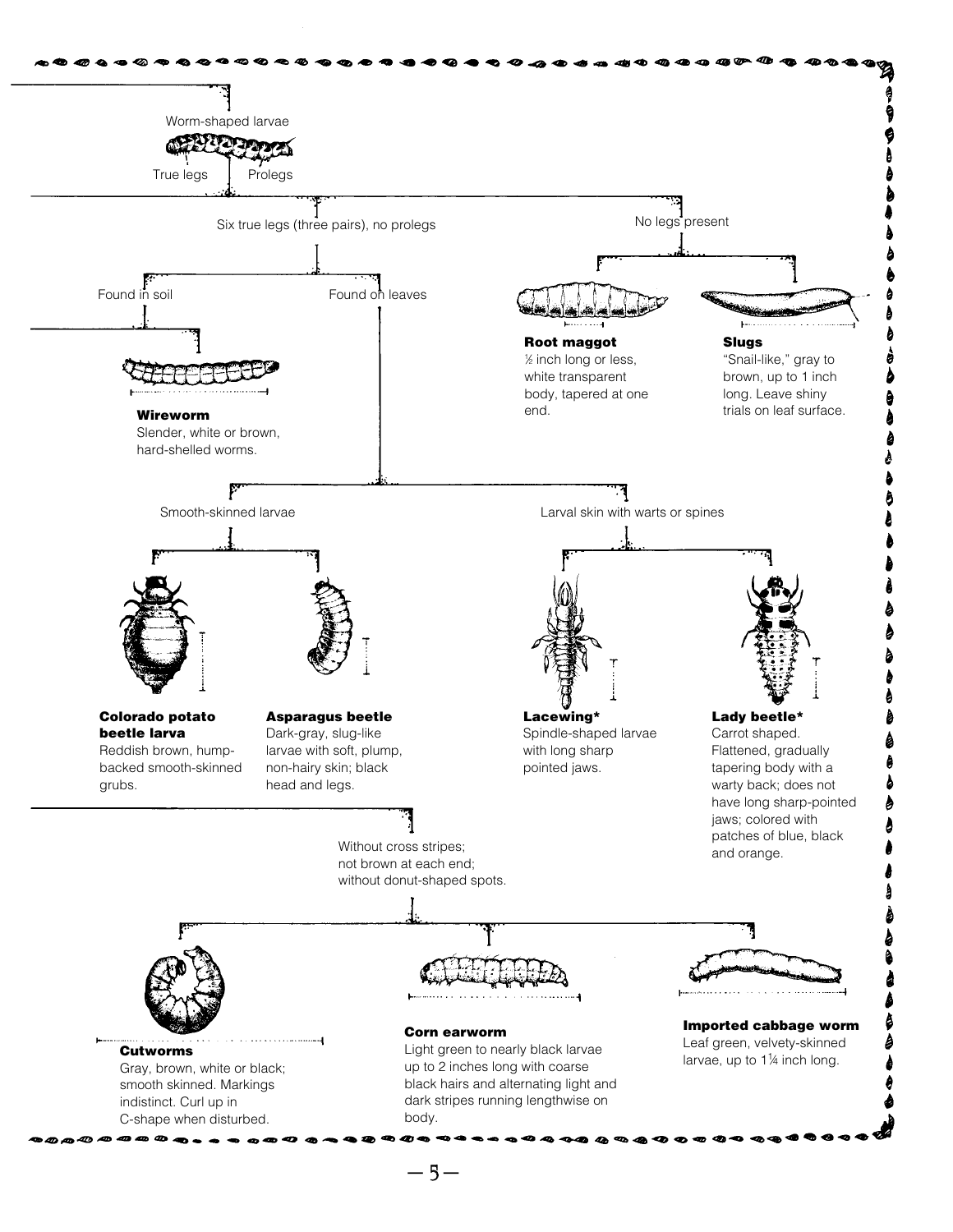<span id="page-6-0"></span>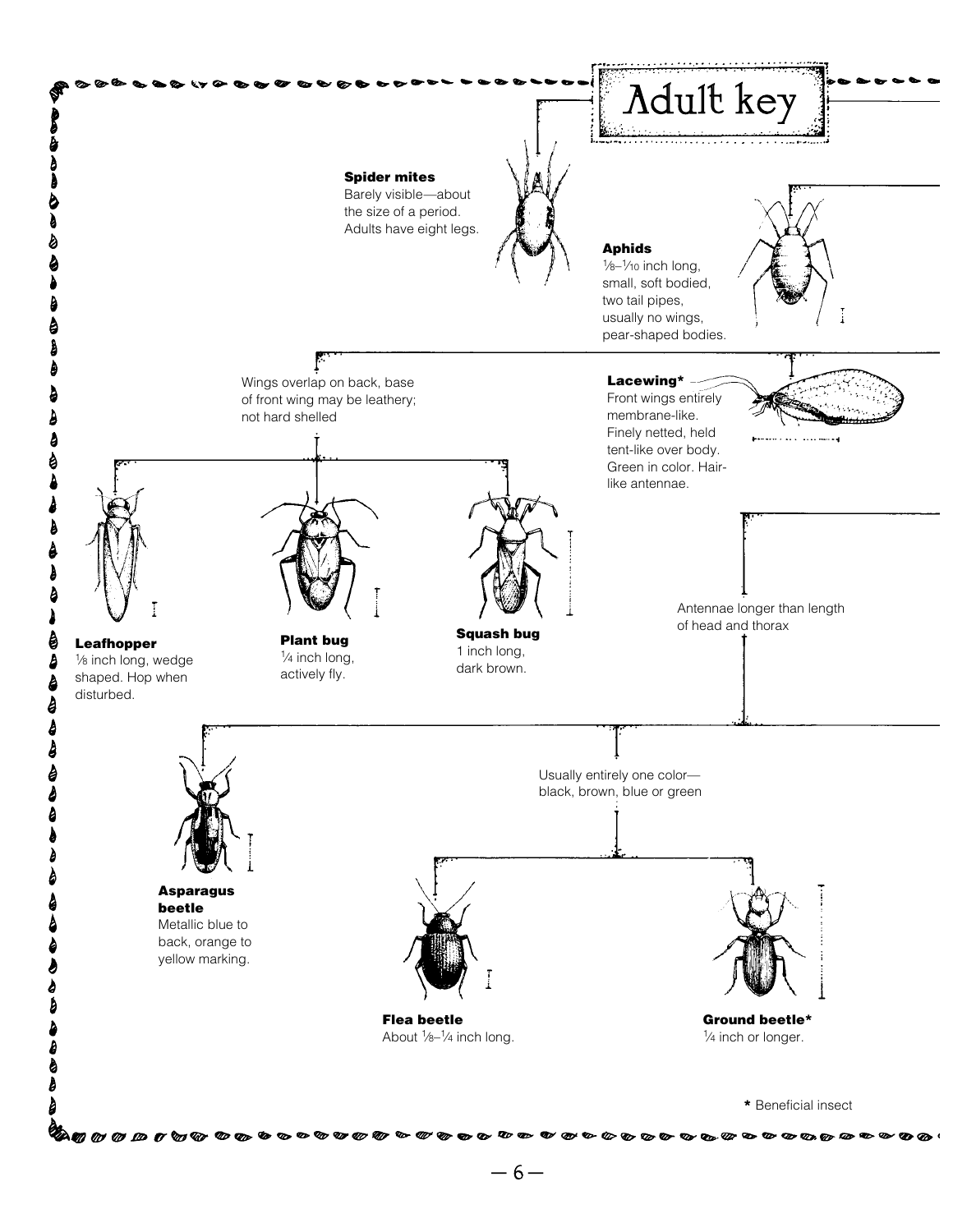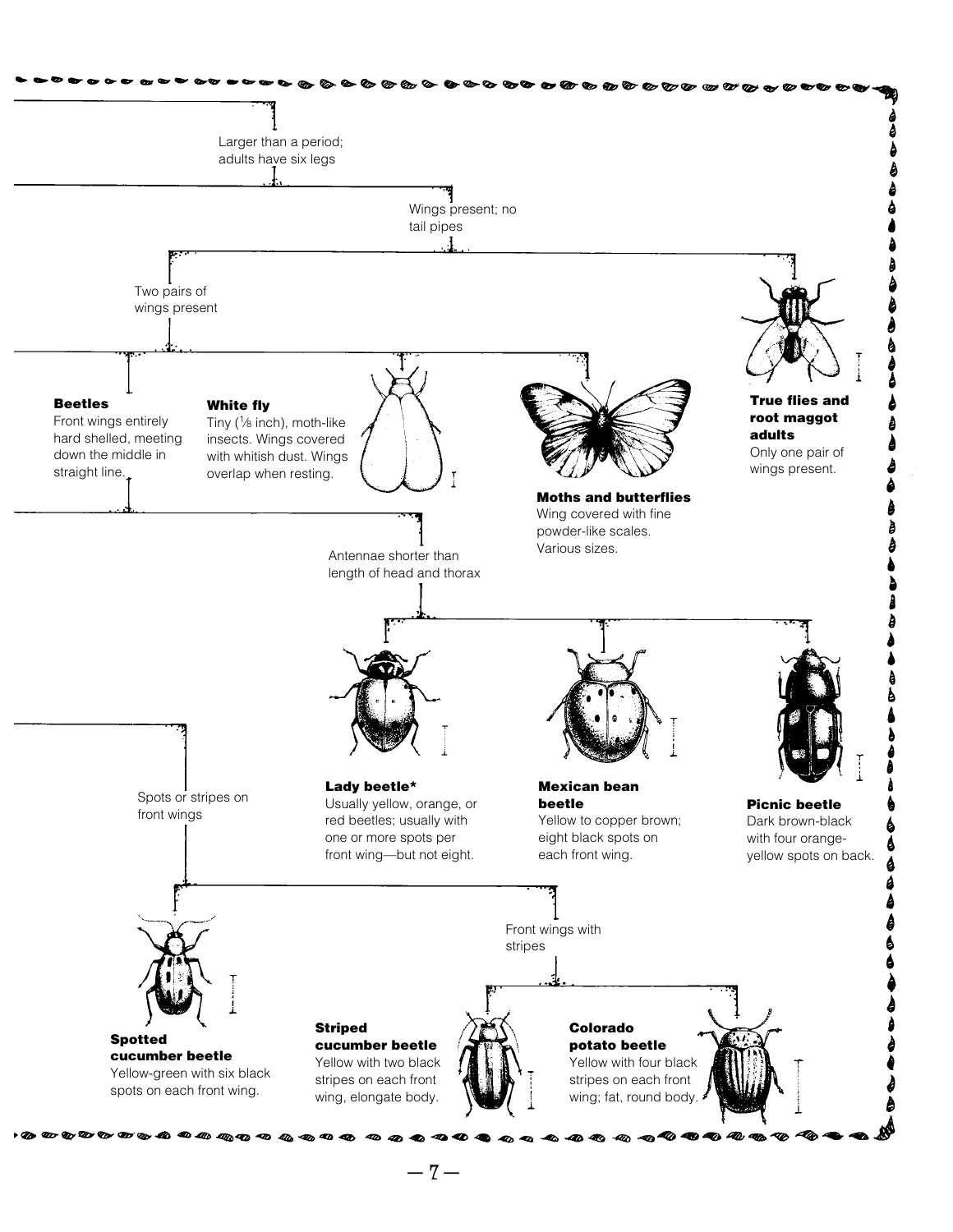

### <span id="page-8-0"></span>Climate

Insects are cold-blooded and thus drastically affected by temperature extremes. Extreme cold and heat reduce insect numbers. Insect development is slow or non-existent at low temperatures and speeds up at higher temperatures. Although temperature cannot be manipulated, it can serve as a useful guide to the rate at which insects reach damaging levels. With some insects temperature can be used to predict the occurrence of important life stages (see calculating degree days on page 13).

Some pests need humid conditions to thrive (cutworms, slugs) while others may be successful under hot dry conditions (thrips, mites). Rainfall often provides control by washing insects (such as aphids) from plants.

## Biological control

Naturally occurring biological controls can play an extremely important role in limiting insect populations. Insect predators including lady beetle larvae and adults, lacewing larvae, predacious sucking bugs (such as the assassin bug) and many others are always present in a vegetable garden. Together with the less obvious parasitic insects they can contribute greatly to a healthy garden. These biological controls frequently prevent pest populations from reaching damaging levels. These effects are seldom spectacular and often go unnoticed. Remember that even when biological controls are functioning effectively there will still be a residual population of pests. Removing all pests, particularly with an insecticide, will disrupt biological control. To promote the natural activities of predators and parasites, use insecticides only when absolutely necessary and as selectively as possible. Introducing parasites and predators by releasing commercially purchased insects such as lady beetle or praying mantis has limited value in Wisconsin.

Naturally occurring insect diseases can be extremely effective in reducing populations. Both fungal and viral diseases are common in some insects. Whenever the conditions are optimal for disease development and a large population of insects occurs at the same time, a disease epidemic usually breaks out. This phenomenon is most often seen in aphids and caterpillars. Unfortunately, it is not easy to manipulate such disease occurrence. However, collecting sick or dying insects and spraying their crushed and diluted body parts on plants is occasionally successful. This approach has

no effect unless the insects are infected with a disease. You can identify a diseased population by seeing an increased number of insect carcasses where some of the carcasses are moldy, discolored, or decomposing into liquid tissue.

## Cultural control

ultural control is an area of insect management where gardeners can utilize a wide array of crop management approaches to effectively disrupt or adversely affect insect pests.

## Selection of crops

Crops vary widely in the number of insect pests associated with them. Asparagus, beets, green or wax beans, carrots, peas and tomatoes have relatively few serious insect problems. Cole crops (cabbage, broccoli, brussels sprouts, cauliflower, radish, rutabaga, turnip) and potatoes have many insect pests and are extremely difficult to grow without sustaining some losses. When choosing crop types, also remember to consider plant disease problems. Extension publication Disease-Resistant Vegetables for the Home Garden (A3110) will help you select cultivars with resistance to many disease problems.

## Timing of planting

Because insect pest development is dependent on temperature, insects are present in damaging numbers for relatively short and predictable periods during the growing season (see the timetable of pest abundance and damage on page 20). By delaying or advancing planting dates, gardeners can frequently avoid periods of high pest activity and drastically reduce damage. Examples of these controls are discussed later under the specific crop sections.

When avoidance of insects is difficult, it is important to keep the time that plants are most susceptible to a minimum. For example, many plants are particularly susceptible to injury in the seed or seedling stages. Gardeners can reduce injury by planting only during good growing conditions, when germination is most rapid, or by using plastic mulches to hasten growth.

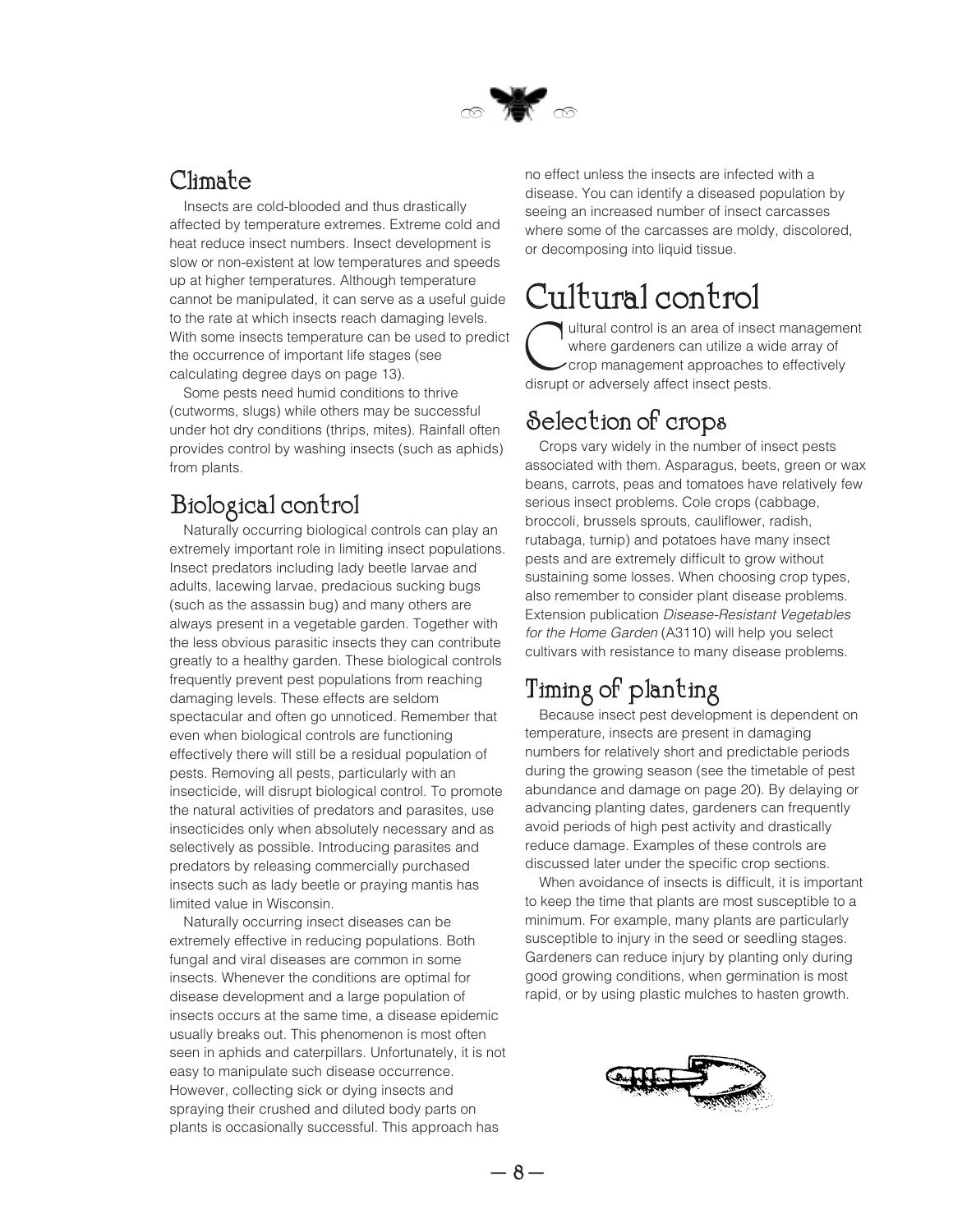## <span id="page-9-0"></span>Sanitation and clean cultivation

Insect pests can often overwinter in plant debris. Good sanitation and removal of crop residues in the fall reduces or delays infestations the following spring. Working the soil in the fall and spring exposes insects which live or overwinter in the soil and can cause high mortality. Pests such as slugs and cutworms are more of a problem in mulched gardens.

Weed control is important particularly with grassy weeds because several common garden pests (cutworms, grubs, wireworms) are attracted to grasses to lay their eggs.

### Crop rotation

The effectiveness of crop rotation in a garden is limited to insects which have only one generation and do not migrate readily. In such cases, rotation can be extremely effective. For example, corn rootworm adults lay eggs only in corn, and these eggs overwinter. If corn is planted in the same spot, the resulting larvae cause damage, but if it is rotated even a short distance from the original site, damage is avoided.

Soil insects which are associated primarily with grass and sod (grubs, wireworms) can be severe problems if the garden is rotated into an area which was previously sod.

## Companion planting

Research has demonstrated that plants such as marigolds, basil and nasturtiums do not provide protection when planted next to most vegetables. In fact, they often attract and support many of a garden's common pests. Diversifying a garden by interplanting different plant types can help reduce problems but requires a thorough understanding of the insects which attack each plant. In general, the fewer pests two plants have in common, the better companions they are.

### Fertilizer and water

In general, plants which are healthy and growing vigorously are able to contend with higher insect populations than plants which are weak or stressed. Thus, proper amounts of fertilizer and water and good growing practices usually aid in reducing insect damage.

### Resistant varieties

Although most vegetable cultivars exhibit differences in resistance to insect attack, these attributes have not been exploited by commercial breeders. Personal experience with varieties can often be used to select the more insect-tolerant cultivars.

## Mechanical control

Tome vegetable gardens are frequently of small size, so gardeners can physically prevent  $\blacktriangle$  certain insects from attacking plants or can remove the insects when they are present.

Gardeners can use a number of approaches to prevent insects from attacking plants. Crawling insects such as cutworms can be excluded with a physical barrier such as a tin can around the bases of plants. Paper discs can prevent access to plant bases to control cabbage maggot. Flying insects can be excluded by placing a netting over the plants during periods of intense pest activity. Reflective mulch (aluminum foil or white plastic) effectively repels aphids. Colored traps such as yellow bowls filled with soapy water can attract insects away from plants and drown them. These controls are given as examples. Gardeners often successfully devise new mechanical controls or adapt existing ones to suit individual preferences and situations.

When insects are on plants, gardeners can physically remove and destroy them. This hands-on approach is most effective with large, easily detected pests such as hornworms and Colorado potato beetles. Using an insect net to catch and remove day-flying insects like the imported cabbage worm or the squash vine borer can also reduce egg laying.

## Pest exclusion

ecause Wisconsin has extremely harsh winters, insects must hibernate in the state or migrate in from states with milder climates each year. For this reason, most insect infestations do not become severe until well into the growing season. Commercially purchased transplants, however, are produced in greenhouses or southern states where insects are active year-round and may be infested when purchased. Careful inspection of transplants and removal of pests can effectively prevent early buildups of pests on these plants.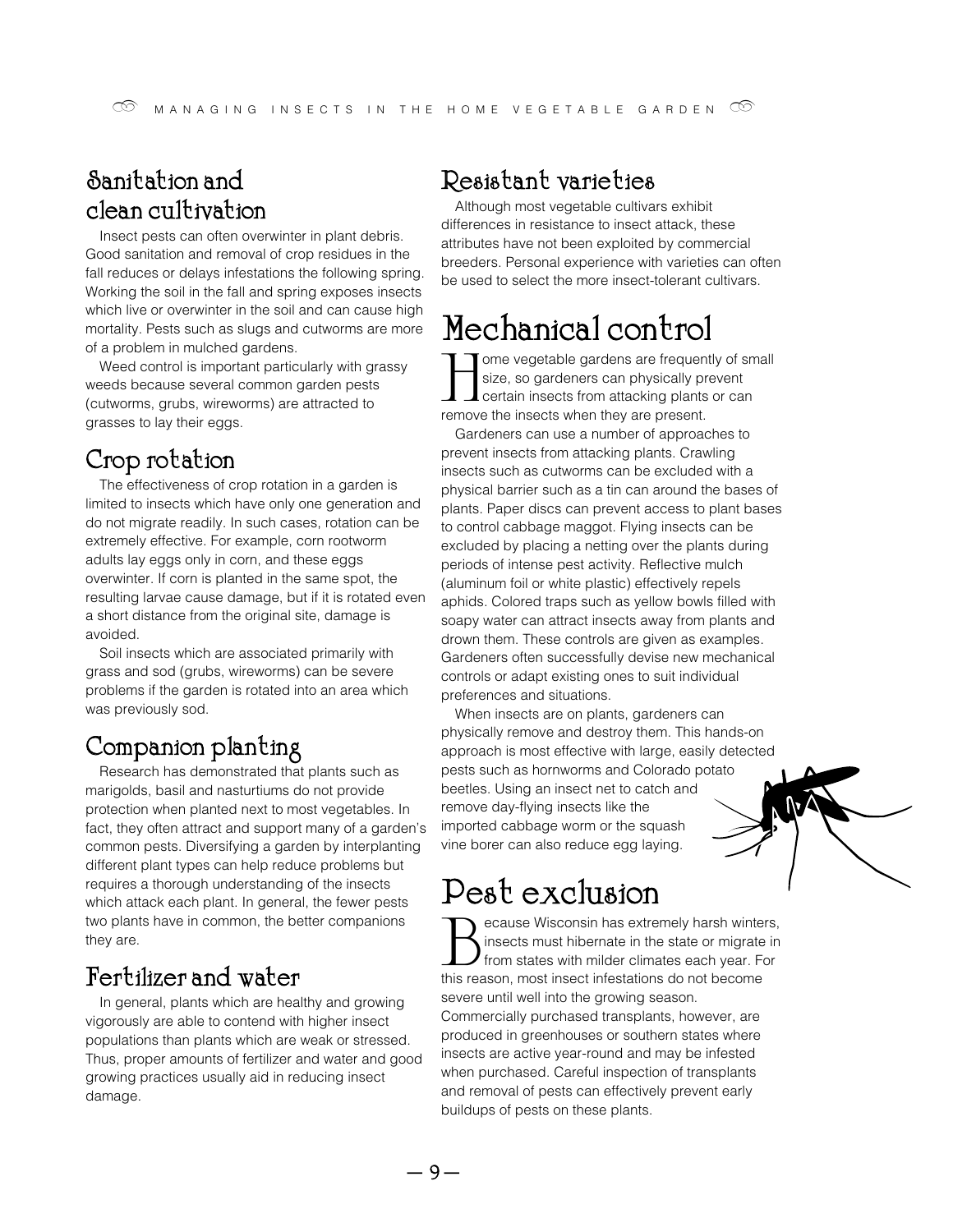

## <span id="page-10-0"></span>Chemical control

Insecticides represent an artificial means of<br>reducing insect populations. They have the<br>advantage of being relatively simple to use and<br>quick to reduce populations which are at damaging nsecticides represent an artificial means of reducing insect populations. They have the  $\blacksquare$  advantage of being relatively simple to use and levels. Gardeners should use insecticides as only one part of a carefully designed management strategy. In this way, the benefits of such materials can be realized and the adverse impacts on other natural factors can be avoided.

## Types of formulations

Many different insecticidal products are available commercially, but these represent relatively few active ingredients which are formulated into many different products. The most common formulations are:



**Emulsifiable concentrates (EC)**—These insecticides are purchased as liquids which are not soluble in water but form a white emulsion when mixed with water. They must be diluted with water prior to application.

**Wettable powders (WP)**—These are dry formulations (finely divided powders) where the insecticide is mixed with inert material which easily disperses in water to form a suspension. They must be diluted before application, and occasional agitation is recommended to ensure that the suspension remains evenly mixed.



**Dusts**—Dusts are dry formulations with small percentages (2–5 percent) of insecticides mixed with inert dust. They are applied dry without dilution.

**Baits**—These are dry insecticide formulations mixed with a material which is attractive to pests as a food (bran, apple pomace) and formed into pellets. Baits are sprinkled on the soil and must be eaten by pests to be effective.

## Types of insecticides

Insecticides can be manufactured chemically or can be extracted from certain plants. The most common insecticides available for home garden use are:



#### **Botanical insecticides** (extracted from plants)

Ryania, Rotenone: Derived from the roots of tropical plants and need to be ingested to act as stomach poisons. These are normally used against chewing insects.

Pyrethrin: Derived from the flowers of certain chrysanthemum plants. Pyrethrin causes rapid paralysis and apparent death, but insects may subsequently recover. It is used primarily as a fly spray additive or against soft-bodied insects. Mixtures with piperonyl butoxide provide greater control.

Nicotine: Derived from the tobacco plant and is effective against some soft-bodied insects.

#### **Manufactured insecticides**

Carbaryl (Sevin): A widely used insecticide with several trade names. Effective on beetles and some caterpillars but does not kill aphids. Persistent on plants for 4–5 days. Available as liquid, dust, wettable powder and baits.

Malathion: Moderately effective on a wide range of insects. Persistent on plants for 2–3 days. Available as liquid, dust and wettable powder.

Diazinon: Moderately effective on a wide range of insects and can be applied to the soil. Persistent for 4–5 days. Available as wettable powder, liquid and granular.

Methoxychlor: A longer lasting material used primarily on chewing insects.

#### **Inorganic insecticides**

Oils and soaps: Both oils and mild soap (1–2 percent by volume) or detergent solutions will kill insects. Oils and soaps kill only insects contacted with the spray and have little residual effect. Many oils will burn certain tissues if applied to actively growing plants. Some soaps have greater insecticidal activity than others and specific "insecticidal soaps" are now available which are very effective against soft-bodied insects such as aphids, scales and mealybugs. Pure unscented soaps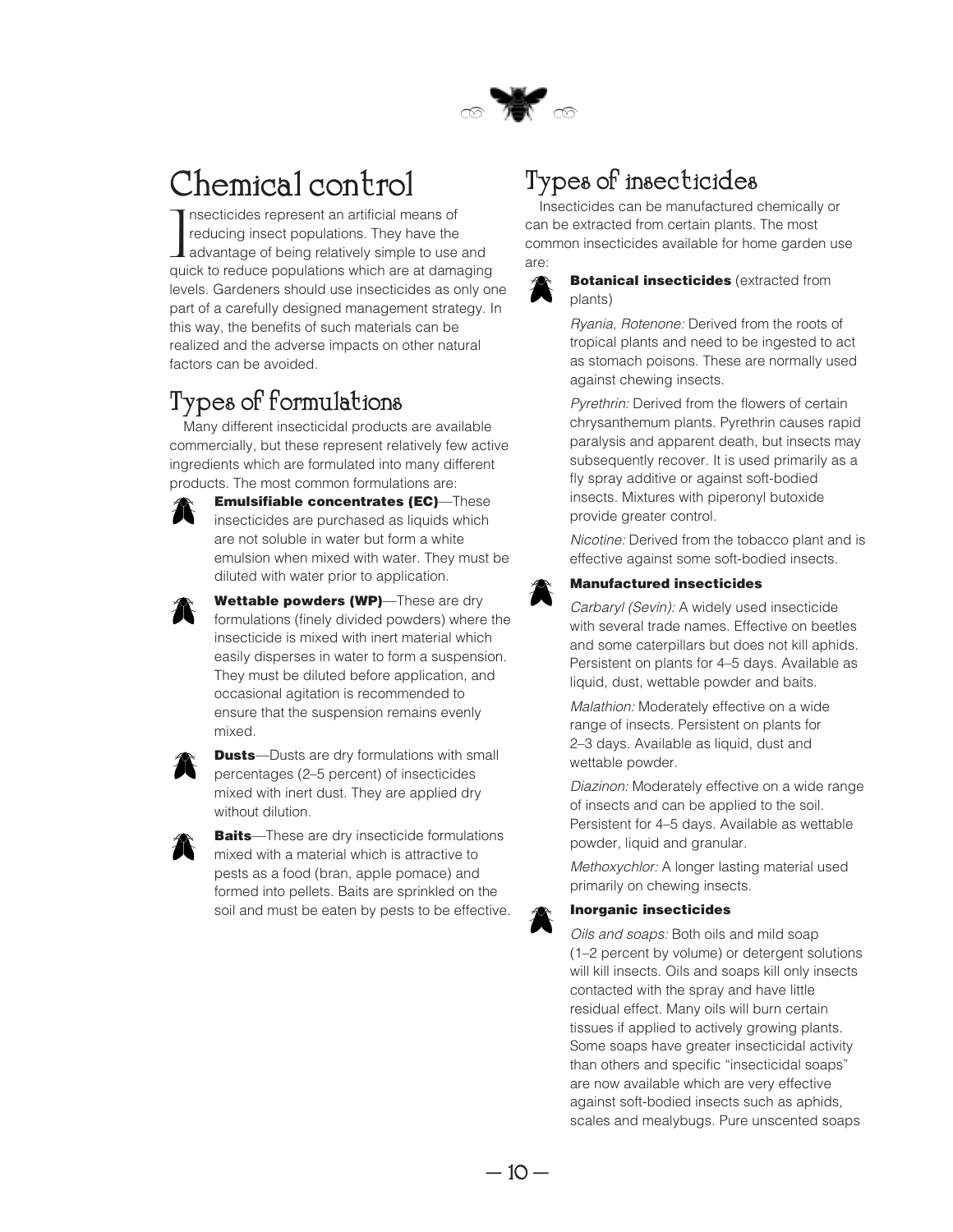<span id="page-11-0"></span>are less likely to burn. If you are not familiar with these treatments, test spray a small number of plant leaves and allow 2–3 days for signs of burning. Summer oils can be used during the growing season.

#### **Microbial insecticides**

Bacillus thuringiensis (Bt) (Dipel, Thuricide): This type of insecticide is a bacterium derived from a microbe and is the only product available for home garden use. Marketed under several trade names, this product is actually a formulation of bacterial spores which contain a toxin. Bt is a stomach poison which causes gut paralysis when consumed by certain insects. Its action is extremely specific, being effective only against true caterpillars (lepidopterous larvae). A different strain can be used to control beetles such as the Colorado potato beetle. It is extremely safe for other organisms.

## Miscellaneous products

arious products such as salt, red and black pepper, garlic and flour have been reported to kill insects or discourage feeding. There is no scientific evidence to support these claims and their use should be approached with caution. Insects have markedly different sensory perception systems from humans and do not respond to the same things. In nature there are numerous insects which feed on plants which produce pepper, garlic and other noxious odors. For example, the insects attracted to cabbage are attracted to mustard oils which humans utilize for tear gas.

## Insecticide toxicity

Insecticides which are registered for use in how vegetable gardens need to be used properly.<br>
Materials which are classified as "slightly toxic bear a "CAUTION" statement on the label. Those nsecticides which are registered for use in home vegetable gardens need to be used properly. Materials which are classified as "slightly toxic" will which are "moderately toxic" bear a "WARNING," and those which are "highly toxic" will bear a "DANGER" statement and will also be identified by a skull and crossbones symbol on the label. As a measure of relative toxicity to humans it is estimated that the following doses would need to be ingested to cause death in an average 160-pound adult:

- $\bullet$  slightly toxic—1 pint to 1 quart
- moderately toxic—1 ounce to 1 pint
- highly toxic—1 drop to 1 ounce

Table 1 compares the relative toxicities of insecticides registered for home garden use. For comparative purposes, table salt  $(LD_{50}$ —3,750 mg/kg) and aspirin ( $LD_{50}$ —1,750 mg/kg) would be classified as "slightly toxic" if used as insecticides.



**Table 1.** Relative toxicities of insecticides registered for home garden use

|                               |                                                          |                                                  | , , .<br>$\sim$           |
|-------------------------------|----------------------------------------------------------|--------------------------------------------------|---------------------------|
| <b>Common name</b>            | <b>Trade name</b>                                        | Oral LD <sub>50</sub> , rat <sup>a</sup> (mg/kg) | <b>Mammalian toxicity</b> |
| Carbaryl                      | Sevin                                                    | 650                                              | Moderate                  |
| <b>Diazinon</b>               | Diazinon, Spectracide                                    | 108                                              | High                      |
| Malathion                     | <b>Malathion</b>                                         | 1375                                             | Moderate                  |
| Methoxychlor                  | Marlate, Methoxychlor                                    | 5000                                             | Low                       |
| Nicotine                      | Various trade names                                      | 83                                               | High                      |
| Rotenone                      | Rotenone                                                 | 75                                               | High                      |
| <b>Bacillus thuringiensis</b> | Thuricide, Dipel, M-One                                  | 4000                                             | Low                       |
| Pyrethrin                     | Various names in combination<br>with other insecticides. | 1870                                             | Moderate                  |

 $LD_{50}$  is a term used to describe the toxicity of a pesticide to various test animals. The oral  $LD_{50}$  for rats is the amount of pesticide in mg/kg of body weight required to kill 50 percent of a test population of rats when taken orally. These values should be used only as comparative values to indicate the relative degree of toxicity since they can vary among test animals.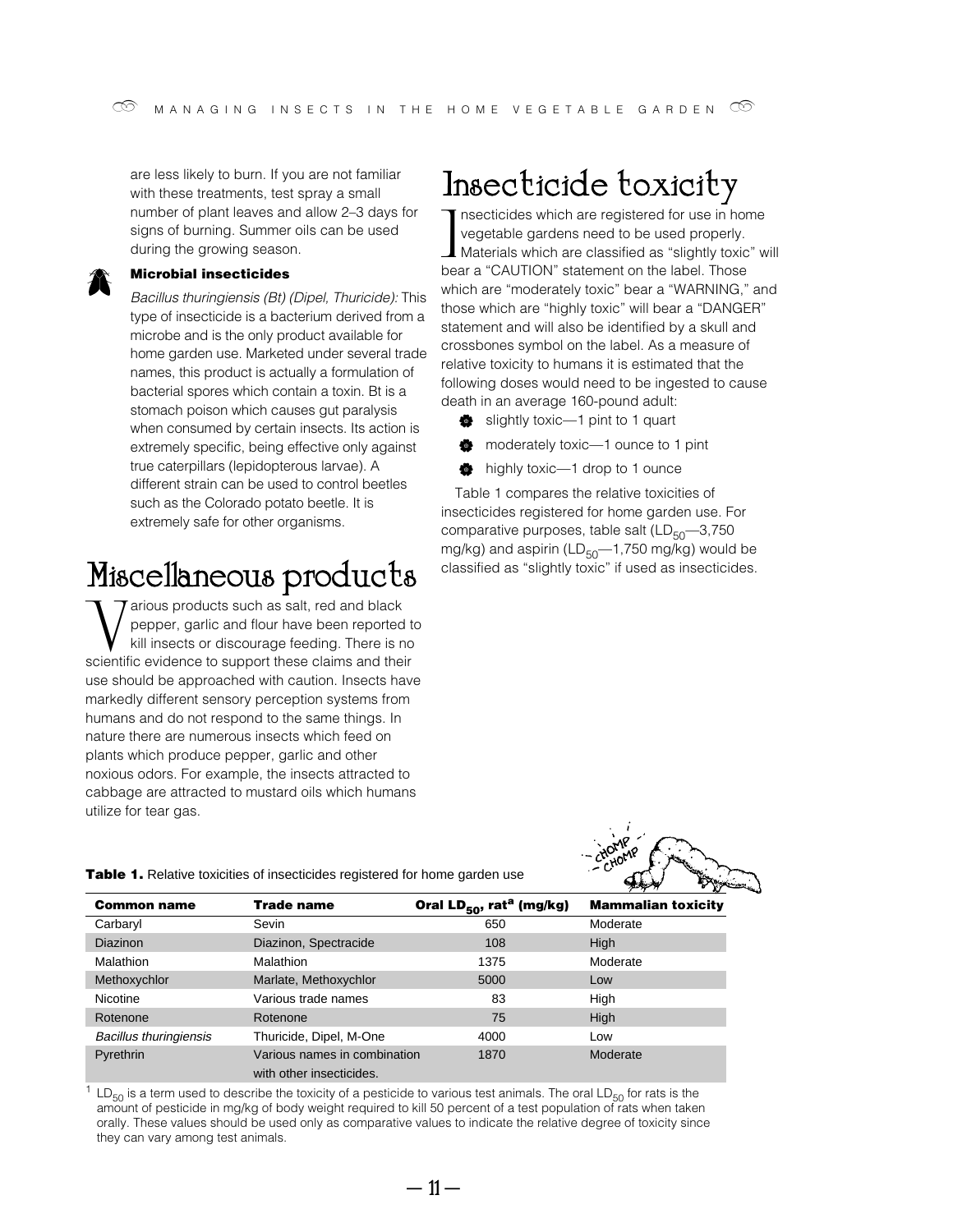

## <span id="page-12-0"></span>Insecticide application Guidelines for

Most garden insecticides are applied to the foliage as liquid sprays. Dust and granula formulations are the exception. To prepare spray, use the amounts listed in table 2 of insect foliage as liquid sprays. Dust and granular formulations are the exception. To prepare a spray, use the amounts listed in table 2 of insecticides to each gallon of water. Mix only enough for the plants which require treatment, and use the mixture as soon as possible after mixing.

#### **Table 2.** Insecticide spray mixes

| Insecticide <sup>a</sup>      | <b>Rate/gallon of water</b> |  |
|-------------------------------|-----------------------------|--|
| carbaryl (Sevin) 50% WP       | 2 tablespoons               |  |
| diazinon (Spectracide) 25% WP | 2 tablespoons               |  |
| diazinon (Spectracide) 25% LC | 2 teaspoons                 |  |
| malathion 25% WP              | 4 tablespoons               |  |
| malathion 50-57% LC           | 2 teaspoons                 |  |
| methoxychlor 50% WP           | 2 tablespoons               |  |
| methoxychlor EC               | 2 tablespoons               |  |
| rotenone 5% WP                | 4 tablespoons               |  |

<sup>a</sup> **WP**=wettable powder, **LC**=liquid concentrate, **EC**=emulsifiable concentrate

Some insecticides are available in small packages as dusts. Apply a light coating of dust at the rate of 1 ounce per 50 feet of row.

Complete plant coverage of upper and lower leaf surfaces is important. This is because many insecticides must contact the insects or be eaten by them to provide control. On plants which are extremely hairy or waxy, adding a drop of household detergent per gallon will improve coverage.

# insecticide use

lways consider the following when using insecticides:

#### **Correct timing and treatment**

**thresholds**—Insects infest plants at definite times and should only be treated when present in threatening numbers. Individual gardeners should make judgments as to how much insect damage they are prepared to tolerate. Often by tolerating minimal damage, which can easily be trimmed or discarded, the need for insecticides is greatly reduced and natural controls build up to regulate the pest population.

**Protection of beneficial insects**—By definition insecticides kill insects; indiscriminate use will harm the pollinators, predators and parasites which keep a garden healthy.

**Safety**—Insecticides are relatively safe to use when properly handled, and only relatively nontoxic materials are registered for home garden use. Nevertheless, all chemicals can be toxic if used improperly. Always read product labels thoroughly, and follow directions exactly. It is illegal to change containers for pesticides. Pesticides should be stored in a locked cabinet out of the reach of children. Check the label for pre-harvest periods after treatment. Pre-harvest periods define how long you must wait to harvest the vegetable to ensure that there are not toxic levels of residue of the insecticide left on the plant. If the crop is not on the label, it is illegal to use the product on that particular vegetable.

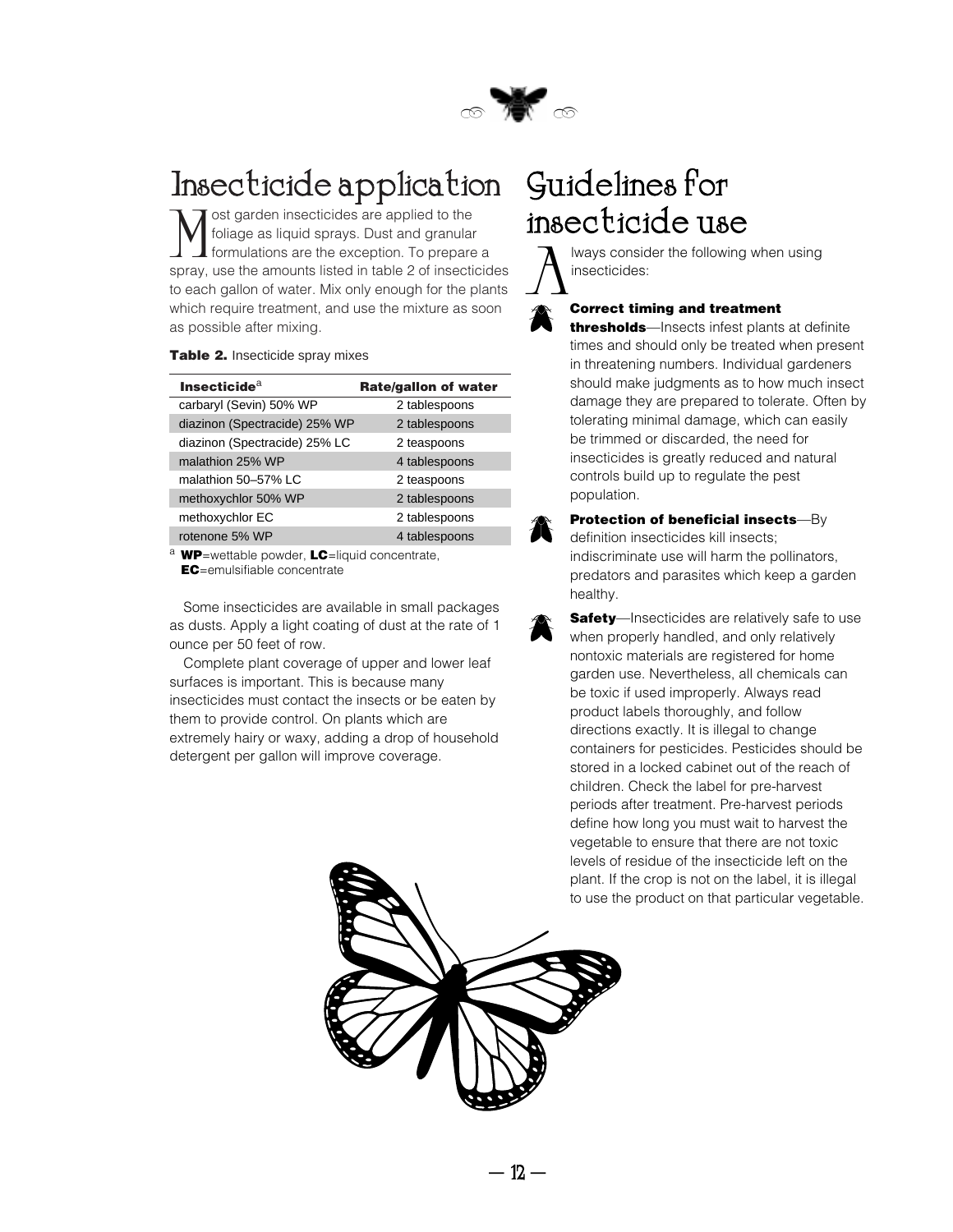# <span id="page-13-0"></span>Development of insect management strategies

Two schools of thought are most common encountered in insect management in the garden. One school has relied primarily insecticide use, while the other—the organic wo schools of thought are most commonly encountered in insect management in the home garden. One school has relied primarily on approach—has shunned all insecticide use except that which is considered "organic" in nature. Another approach is integrated pest management (IPM). With IPM, all possible approaches to insect management are utilized in a unified strategy to maintain insect populations at nondamaging levels, while avoiding adverse environmental effects.

In the following section, the major insect pests of garden vegetables are discussed together with various control approaches. From this, gardeners should be able to design an insect management strategy tailored to suit individual preferences. The pest keys (pages 4–7) enable each insect to be identified, and the timetable (page 20) indicates the time and duration of probable infestations.

#### **Calculating degree days**

The merature plays an important role in controlling the rate of development of crossness. Cold weather slows development while warm weather accelerates it. The development and predict pest behavior, you can use a system th emperature plays an important role in controlling the rate of development of crop plants and insects. Cold weather slows development while warm weather accelerates it. To monitor crop development and predict pest behavior, you can use a system that takes into account the

A degree day (DD) is a unit of measure that occurs for each degree above a base temperature during a 24-hour period. The base temperature is the temperature below which there is no plant or insect development. Specific insects have specific base temperatures. To monitor plant and insect development using degree days, you will need a maximum/minimum thermometer to obtain the daily high and low temperatures. Begin calculating degree day accumulations on March 1 using the following equations:

#### **(daily higha+ daily lowb) ÷ 2 = daily average temperature**

#### **daily average temperature – base temperature = 24-hour degree day accumulation**

aUse 86°F if the high temperature for the day is more than 86°F.

<sup>b</sup>Substitute the base temperature if the daily low is less than the base temperature.

**Example:** First-generation cabbage maggot emergence peaks at 300 degree days. This pest has a base temperature of 43°F. If the high for one day was 66°F and the low was 44°F, calculating the degree days would look like this:

#### **(66 + 44) ÷ 2 = 55 (daily average temperature)**

#### **55 – 43 = 12 (degree day accumulation)**

Record the degree days for each day and continue adding them together. When the total nears 300 degree days, take steps to prevent plant damage.

— 13 —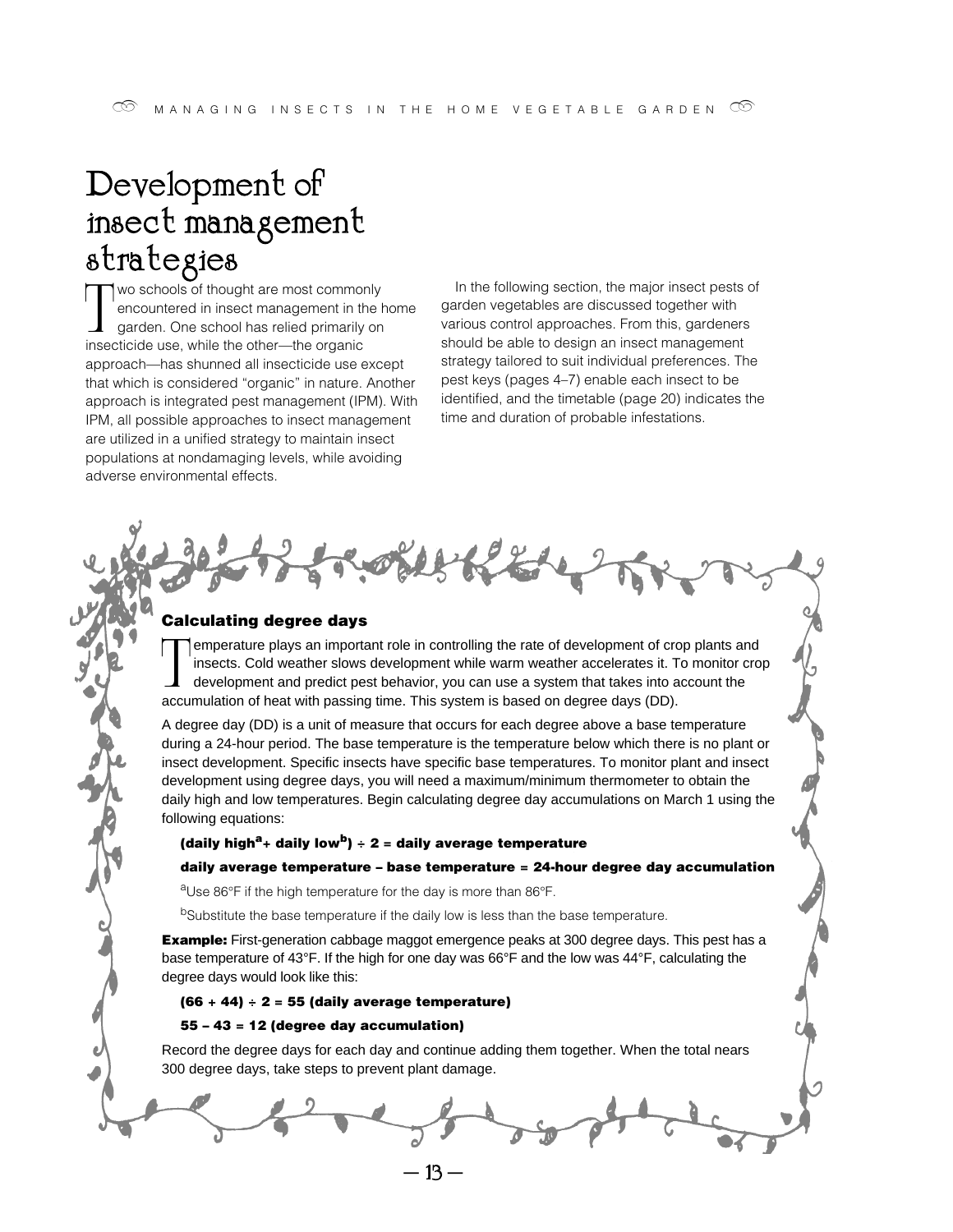

## <span id="page-14-0"></span>Insect management on vegetable crops

## Asparagus

Asparagus beetles and aphids are two types of insects that attack asparagus. Both do most of their damage in the spring.

Adult **asparagus beetles** are <sup>1</sup>/4-inch long and may be orange with black spots, or have yellowish squares on a dark green background. Larvae are plump grayish worms with black heads. Activity begins in spring as the plants emerge. Both adults and larvae chew on the shoots and foliage, but some damage can be tolerated. Eggs are cigar-shaped and black and often are placed on the foliage in rows. Destruction of crop residues and trash eliminates adult overwintering sites, and adults can be hand picked early in spring before egg laying. Carbaryl, rotenone or malathion may be used if damage is severe.

**Asparagus aphids** damage young shoots, stunt growth and cause parts of the plant to take on a bushy rosette appearance. Normally only one or two plants in a patch are affected. Soapy water or malathion can be used as a spot treatment.

## Beans (green, wax, broad, lima)

Beans are a very good choice for people who prefer to grow vegetables without chemicals, because most insect pest damage can be tolerated without treatment.

**Seedcorn maggot** is by far the most serious pest to all beans. The white legless maggot burrows into the seed or seedling, causing very poor seed germination and emergence, and/or stems without leaves (snake heads). The adult is a small grayish fly which looks identical to the cabbage maggot. This insect overwinters in the pupal stage in the soil and becomes active early in the spring. Heaviest plant damage occurs during cool damp weather, in heavy organic soils and after peak adult flights. There are five generations per year, but most severe damage occurs in May and June. Peak activity of each generation can be predicted using degree days (200, 600 and 1000 degree days with a base temperature of 39°F for first, second and third generations, respectively). But since damage is severe for each of the first three generations, it is seldom possible to avoid activity periods. Yellow pans (their bright color attracts insects) filled with water and placed in the garden are helpful in monitoring and reducing adult numbers. Damage can be reduced by planting seeds

during good germinating weather, using seed treated with insecticide or sowing seed in higher than normal numbers. Planting seeds too early or directly into rich organic matter, like manure, frequently increases problems with this insect. Other crops attacked include peas, corn, all vine crops and crucifers, but beans are the preferred host.

**Black bean aphids** may cluster on the undersides of succulent leaves, and large populations can cause yellowish foliage and poor growth. Both winged and wingless forms of this dark black aphid will be found on the plant. In general aphids are susceptible to many diseases and are frequently controlled by beneficial insects. Soapy sprays or malathion can be used if high populations are observed.

**Flea beetles** can cause occasional problems when plants first emerge by chewing numerous small holes in the leaves. Established plants can tolerate such feeding. Flea beetles will be most severe in weedy gardens. If a problem does exist, cover the plants with cheesecloth or spray them with carbaryl.

**Potato leafhoppers** are an annual pest of the foliage of bean plants. Adults are <sup>1</sup>/8-inch, wedgeshaped, bright green insects which fly off plants before gardeners can observe them. Nymphs hide on the undersides of the leaves and move sideways when disturbed. They feed by inserting needle-like mouth parts into the plant and extracting plant sap. Their saliva causes the plant to become stunted and the outer margins of the leaves to turn yellow or brown. This damage is called "hopperburn" and is often mistaken for a disease. There are no effective natural enemies of this insect. Potato leafhoppers are frequently found in large numbers in alfalfa. Gardens close to alfalfa fields are often inundated when the alfalfa is cut. Hairy-leafed bean varieties have some resistance. Leafhopper feeding may reduce yields, but the average gardener can tolerate this damage.

## Beets and spinach

**Spinach leafminers** are very small flies. They lay their eggs inside the leaves of a number of vegetables (spinach is particularly susceptible), where their small maggots develop within the leaf tissue. Numerous tan or white trails or blotches appear on the leaves, and gardeners may see small, pepper-like fecal pellets inside the leafmines. To control this pest, remove and destroy infested leaves and weeds at the first sign of activity. Sprays are largely ineffective because insecticides have long harvest restrictions and pest activity often coincides with maturation of the crop. Sprays will not kill larvae already in the leaves.

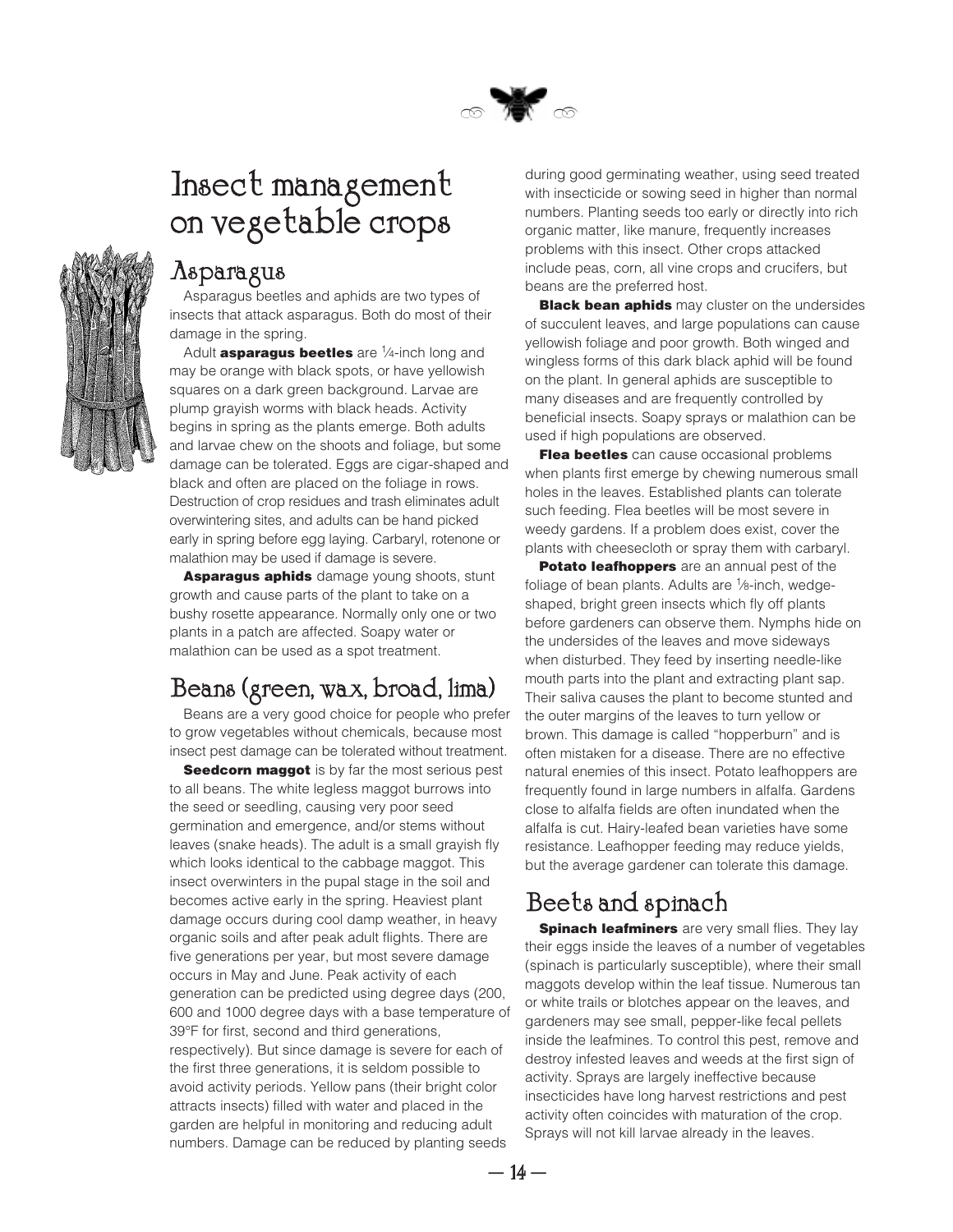Green peach aphids (small, 1/8-inch, greenish aphids) may build to large populations on the undersides of the leaves. They can stunt the plant's growth or cause it to wilt. The lush growth of spinach and beets makes spray coverage difficult, but forceful streams of water, a mild soap solution or malathion can be used if populations are very high. Late-season populations are often controlled by naturally occurring fungal diseases.

### Carrots, celery and lettuce

**Aster leafhoppers** carry a disease called aster yellows, which is the main problem for these crops. Infestation in May and June results from leafhoppers migrating into Wisconsin, but because of its migration pattern, the severity of the disease varies yearly. Well over 100 species of flowers, weeds and vegetables are attacked. Once symptoms (stunting, yellowing, or distorted growth) appear, gardeners should pull up and destroy infested plants to slow the spread of the disease. Some varieties of carrots such as 'Scarlet Nantes' and 'Gold King' are more tolerant of the disease.

## Crucifers (broccoli, cauliflower, cabbage, brussels sprouts, radish, rutabaga, turnip)

Crucifers include a wide range of closely related vegetable species, all of which are extremely susceptible to insect attack and generally have the same complex of insects.

**Cabbage maggot** is the first insect to attack these crops. The adult cabbage maggot is a small gray fly which lays its eggs at the base of crop plants in the cabbage family. The small cylindrical and white eggs hatch into legless white maggots which feed on the roots. Seedling plants can be killed rapidly, while transplants tend to wilt and die slowly. Root crucifers such as radish and turnip show surface tunneling which is often accompanied by soft rots.

The cabbage maggot has three generations in Wisconsin. The first emergence of adults from overwintering pupae is the largest and most damaging. This emergence and the

egg laying peak may be predicted accurately by

accumulating the degree days (see sidebar). Cabbage maggots do not

develop below 43°F (base temperature), and their development above 43°F is directly proportional to temperature, (the warmer it gets the faster cabbage maggots will develop).

Chemical controls require either soil application of diazinon to seed furrows or transplant drenches. However, these treatments are often not effective since they last for only 4–5 days and need to be applied when the adults are actively laying eggs.

Knowledge of the emergence enables growers to avoid planting during this time, thus avoiding damage. If planting is necessary, then diazinon soil treatment should be effective. During this time the adult maggot can also be excluded by placing a netting over the plants or surrounding the base with a protective collar.

**Flea beetles** are frequently a pest of early plantings. These small, shiny black beetles, which jump when approached, chew small circular holes in the leaves. This damage is insignificant on large plants, but young seedlings can be rapidly killed. Usually, beetles are present for only a short time and can be excluded with netting or controlled with a carbaryl spray.

**Caterpillars** (lepidopterous larvae) which chew holes in the leaves and heads of leafy crucifers pose the greatest insect problem. Three caterpillars are present in Wisconsin: the diamondback moth, the imported cabbageworm and the cabbage looper. The diamondback moth and imported cabbageworm overwinter in Wisconsin as pupae and are the first to appear on crucifers with a larval generation in June. Diamondback moth adults are small nocturnal moths with a distinctive diamond pattern on the wings but are rarely seen by the gardener. Larvae are small ( 1⁄2 inch), cigar-shaped green caterpillars which wiggle rapidly when touched. Their feeding damage is usually not severe enough to warrant treatment. In the absence of pesticides this pest is heavily parasitized, and numbers do not exceed damaging levels.

**Imported cabbageworms** are day-flying white butterflies which lay cigar-shaped yellow eggs on the undersides of leaves. Adult flights are easily detected. Gardeners can remove eggs on small plants by hand. Seven to ten days after the eggs are laid, small velvety-green caterpillars begin feeding on the leaves. These increase to over 1 inch in length and cause considerable damage if large numbers are present. Two damaging larval generations normally occur, with the first in June and the second in July and August.

 $-15-$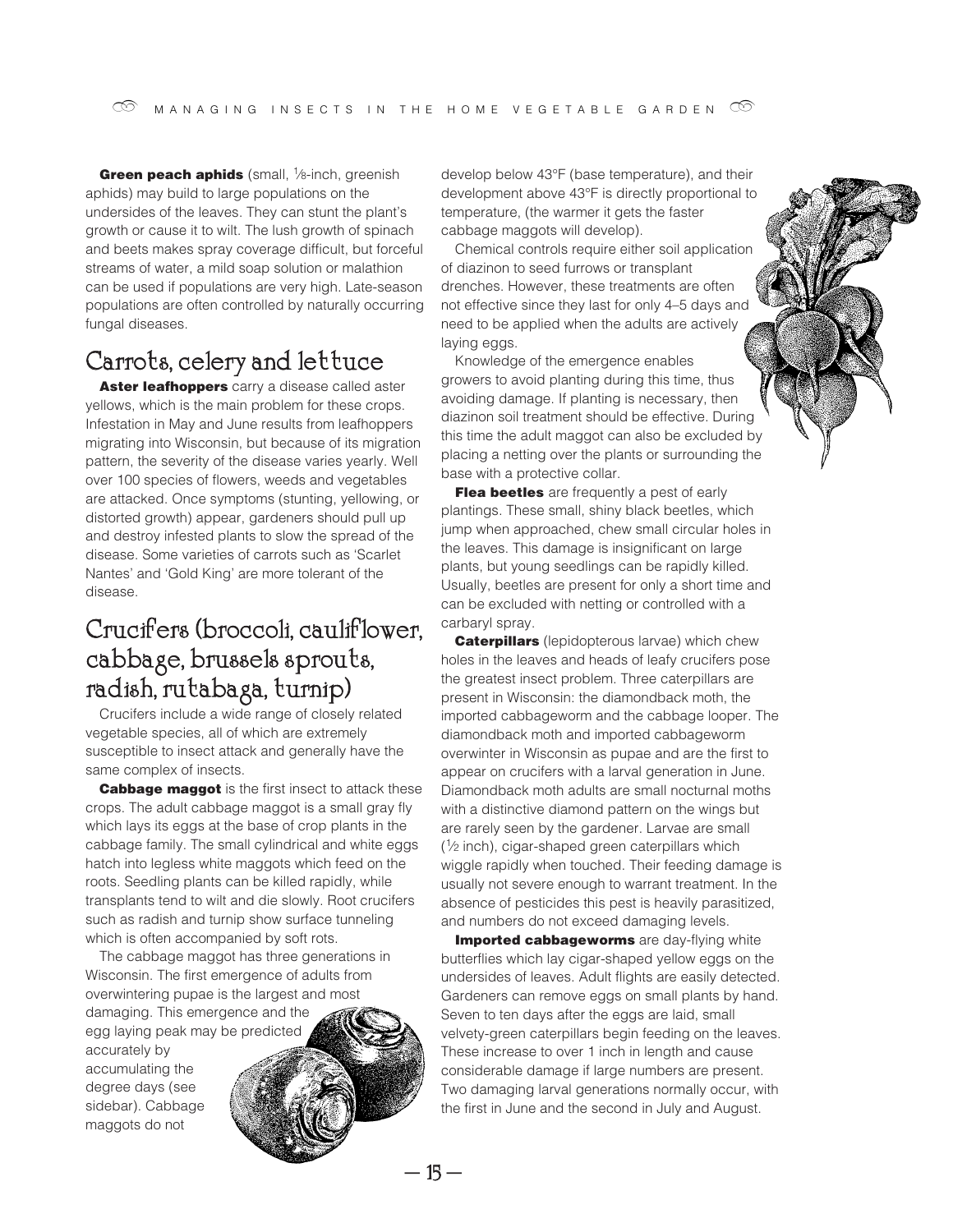

**Cabbage loopers** do not overwinter in Wisconsin. The adults are mottled brown nocturnal moths with white hourglass markings on the wings who migrate into the state in June. The small, round white eggs are easily detected on the undersides of leaves. The larvae are light green and characteristically move by looping the body. They reach  $1\frac{1}{2}$  inches in length and cause considerable feeding injury. Second generation larval infestations occur in late August and September and are most severe.

Bacillus thuringiensis sprays are an effective control of imported cabbageworm and cabbage looper since Bt is very specific and does not affect helpful parasites. Sprays are most effective if timed to coincide with the presence of small larvae. These periods can be expected to occur 1–2 weeks after egg laying and before damage is severe. Bacillus thuringiensis is less effective against larger caterpillars.

Two aphid species attack crucifers. The **green peach aphid** is a small, light green aphid which may reach large numbers on the older leaves of leafy crucifers. Gardeners can treat these with soapy water or malathion, but they cause little damage and may be left to natural control by parasites and predators. The **cabbage aphid** is a gray aphid which lives in closely packed groups and secretes a copious gray wax. Heavy infestations cause leaf distortion and can prevent head formation. Early detection and removal with soap or malathion sprays are most effective. Both the green peach aphid and cabbage aphid can infest the heads of broccoli and the sprouts of brussels sprouts, where they are extremely difficult to remove. Treat these plants prior to head formation if aphid populations are heavy.



### Onions

**Onion maggots** are small whitish larvae found in the bulbs of onions. The adult is a grayish fly which resembles the cabbage maggot. This insect is extremely difficult to control with the options available to the home gardener. To prevent increasing problems, gardeners occasionally need to rotate out of plants in the onion family.

**Thrips** are small <sup>1</sup>/25-inch insects which cause whitish scratches and brownish blotches on the leaves. They are often associated with weedy gardens and are more severe in hot dry summers. Damage is superficial and can often be tolerated. When populations are very high, diazinon can be used as a spray treatment. The insect hides under leaf sheaths, and sprays must be applied with enough water to ensure penetration to these areas. Two or three treatments may be needed.

### Peas

Peas are normally an early-season crop which has few insect problems. **Seedcorn maggots** may reduce plant stands during poor germinating weather and can be controlled as described under beans.

Three species of **aphid** can be found on peas. Although they transmit virus diseases, aphids normally do not need to be controlled in the home garden. However, gardeners can use soapy water or malathion if populations become extremely large.

## Peppers

**Green peach aphids** are a common pest of peppers and often infest transplants as they come from the greenhouse. Large numbers of these greenish aphids will cluster on the undersides of leaves, causing a sticky, shiny sap-like residue called honeydew which accumulates on lower leaves. A black sooty mold fungus frequently flourishes on the honeydew, and its presence indicates high aphid populations. Growth may be distorted, and the plant may wilt. Green peach aphids are subject to a number of natural control factors. Gardeners also can control them with soapy water, malathion or diazinon.

**Flea beetles** may cause small shot holes in the leaves. This damage is insignificant on all but the smallest plants. If needed, carbaryl or rotenone can be used.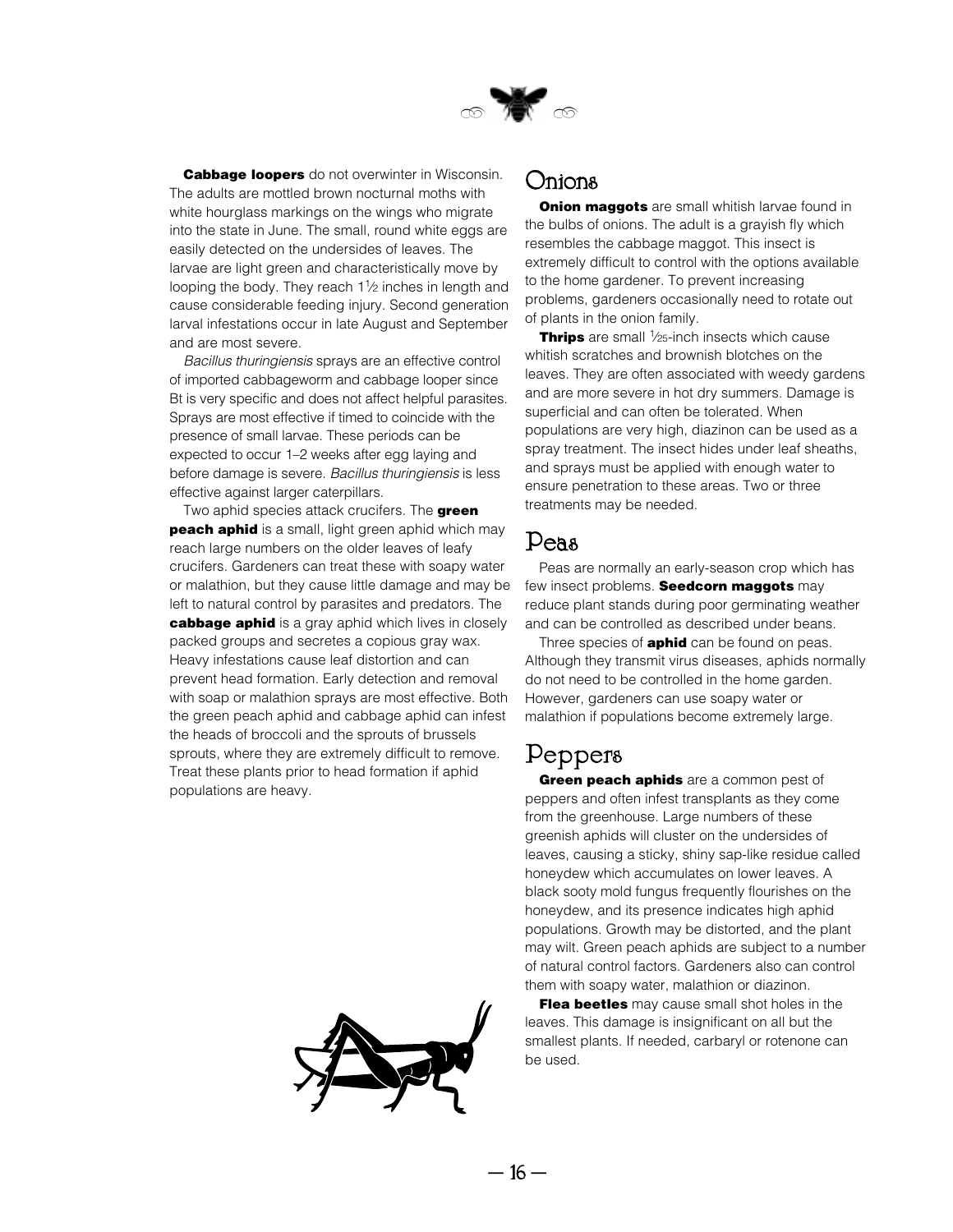**European corn borers** can be a pest of peppers. Egg masses are laid on the leaves in August, and the dirty white caterpillars with dark heads can be found burrowing in the fruits which often rot after infestation. This insect is only active for short periods of time, and the injured areas are easily cut out of damaged peppers. Because of this, chemical control is not suggested.

### Potatoes

Potatoes are one of the most difficult crops to grow in the home garden on an economical basis. Much of the insect damage is subtle but often responsible for killing vines 3–4 weeks early, substantially reducing yields. The insect pests of potatoes are hard to monitor and often missed by the average gardener.

**Potato leafhoppers** are small (<sup>1</sup>/8 inch), wedgeshaped, bright green insects which migrate into the state every spring. Their saliva is toxic to the plant and causes the leaf edges to curl, turn yellow and eventually brown, and die. This "hopperburn" is the most commonly missed insect injury in the Wisconsin garden. There are no good cultural controls, and the potato leafhopper is without effective natural enemies. To control, spray with carbaryl or malathion at the first sign of hopperburn. In severe years, more than one treatment may be necessary. This insect builds to large numbers in alfalfa, and large infestations can occur following the first cutting of alfalfa.

**Potato flea beetles** are small blackish insects which cause numerous  $\frac{1}{6}$ -inch holes in potato leaves. This damage is insignificant on established plants and can be ignored.

Two species of **aphids** attack potatoes. The **potato aphid** is a large (<sup>1</sup>/8 inch), green or red aphid seen on the succulent new growth of the plant. The **green peach aphid** is a smaller greenish aphid most often seen on the lower leaves. They both are responsible for spreading virus diseases. These aphids rarely need control unless plants are grown for seed stock or infestations are exceedingly heavy. Because many of the viruses are carried in the tubers, plant only certified seed stock, and do not replant home-grown tubers.

**Colorado potato beetles** are the most distinctive pest of potatoes. Both the yellow and black striped adults and the brick-red humped larvae feed on the foliage. They normally feed on new growth and damage can be severe. Adults overwinter and move to emerging potatoes early in the spring (May). The adults lay bright yellow egg masses, and larvae feed for several weeks in the summer before pupating in the soil. Emerging adults then continue feeding

throughout the season until no vines remain. Gardeners can successfully hand pick them to achieve control. Colorado potato beetle is highly resistant to most garden insecticides. Use the beetle strain of Bt (M-One) or plant resistant (genetically engineered) potatoes. See Extension bulletin Colorado Potato Beetle (A3678) for more information.

### Sweet corn

Early-planted sweet corn normally has few serious problems. This is because most of the corn pests do not become abundant until mid-August. Always rotate sweet corn plantings within the garden to prevent **corn rootworm** larval problems.

A number of caterpillars can attack the ear tips. The adults are night-flying moths which first appear in late June. The **European corn borer**, the **corn earworm** and the **fall armyworm** are all more common in late-planted corn. They usually lay their eggs on leaves or in the developing corn silks. Because the damaged portion of the ear is so easily removed, treatment is rarely justified. Gardeners can spray carbaryl while the silks are still green.

**Seedcorn maggots** can reduce the stand if corn is planted during cool germinating weather. For control of this pest, see the discussion in this section regarding beans.

### Tomatoes

A variety of **aphids** may affect tomatoes. However, plants can tolerate large numbers, and natural enemies will eventually control their populations. In extreme cases, gardeners may use a forceful stream of water, soapy water or malathion for control.

Two caterpillars can be found on tomatoes. The **tomato fruitworm** is a brownish to green caterpillar which bores into ripening fruit. It is a late-season pest (late August–September) which rarely needs treatment because the infested fruits are easily detected and discarded.

The **tomato hornworm** is a very large greenish worm (up to 3 inches) with a spine on the posterior end and white side stripes. The larva feeds on both foliage and fruit, and because each larva eats three to four times its weight in food daily, the damage appears dramatic. The adult stage of this insect is a grayish hawk moth which is often mistaken for a hummingbird as it feeds on flowers. Because of its large size and small numbers, gardeners can get effective control by hand picking and destroying the larvae.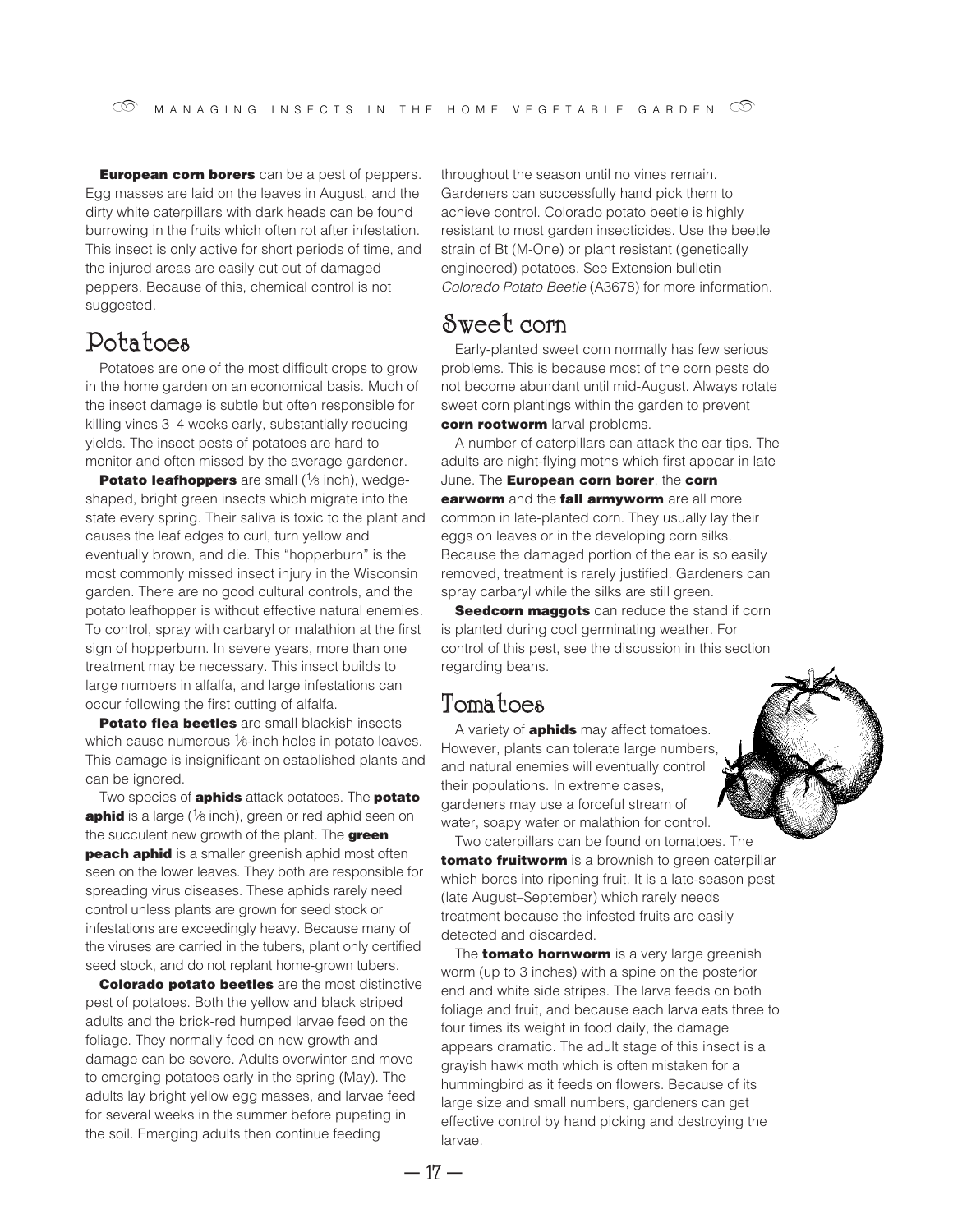

<span id="page-18-0"></span>**Whiteflies** are tropical insects which do not survive Wisconsin winters but often accompany greenhousegrown transplants. Populations will build throughout the summer so that clouds of  $\frac{1}{6}$ -inch adults fly up when the plants are disturbed. The nymphs (immature insects) are scale-like creatures found on the undersides of leaves. This is a very difficult insect to control, but tomatoes can tolerate large numbers of these insects. A minimum of three insecticidal treatments at 5-day intervals must be used to achieve control. Diazinon or insecticidal soap can be used. If one treatment is missed, the program must be started again from the beginning. Thorough coverage on the undersides of the leaves is needed.

## Vine crops (cucumbers, melons, pumpkins, squash)

**Seedcorn maggots** will attack the seeds of all of the vine crops. Damage is most severe when plants are planted before the recommended date or during cool springs. For control, see the information listed in the discussion of beans in this section.

The **squash bug** (an occasional pest) is a 1-inch, dark brown insect which becomes active as plants emerge. It sucks the plant juices and causes wilting. Because insects are usually present in small numbers, they can be hand picked. Soapy water or carbaryl treatment also provides some control.

**Striped** or **spotted cucumber beetles** are 1⁄4 inch, yellow-green beetles which become active in very early spring. Adults feed on developing fruit and foliage and, more importantly, transmit bacteria which cause wilt disease. Small numbers of beetles can devastate a planting if they carry the disease, and they must be controlled before the disease appears. Hand pick and destroy adults, or treat plants with rotenone or carbaryl as seedlings emerge and beetle activity is noted. In the fall, adults of these beetles can chew holes in the developing fruit.

**Melon aphids** occasionally build up on the undersides of leaves. They are  $1/10$ -inch blackish insects which may cause stunting or wilting of the plant. Malathion or soapy water may be used as needed.

**Squash vine borers** are a very serious and hardto-control problem of summer and winter squash. Plants begin wilting in late July, and gardeners may find plump whitish caterpillars burrowing in the vines. There is only one generation per year and the moth overwinters as a pupa in the soil. Gardeners must start control procedures before injury is noted. In most of the state, adults begin to lay eggs during the last

week of June. Adults are 1-inch, orange and green, day-flying moths. Eggs are brown, button-shaped and 1⁄16 inch in diameter and are most often found at the base of the plant. Gardeners may remove the eggs by hand, cover the plants with cheesecloth or net and destroy the adults. Apply carbaryl to plant bases as a weekly spray for the 3-week egg laying period. Other treatments, especially dusts, tend to provide insufficient coverage. Cucumbers are highly resistant to borer attack, while summer squashes are very susceptible.

## General pests

The following insects are potential problems on a wide variety of vegetables.

## Common stalk borer

Common stalk borers lay their eggs in grassy weeds in September. From late May through July the brown and white striped caterpillars migrate into the garden and burrow into the stems of tomatoes, potatoes, beans and other thick-stemmed plants. Once inside the stem, the insect cannot be controlled. Fall grass control or mowing will prevent egg laying and is the best control method for common stalk borer.

### Cutworms

Cutworms are the larval stage or caterpillar of nightflying moths. They are whitish gray to brown worms, ranging from  $\frac{1}{2}$  to 2 inches long. They feed almost exclusively at night and hide in the soil during the day. All cutworms curl to a characteristic tight ball when exposed, making them easy to identify. Most cutworms cut plants off at or slightly below the soil surface, making recent transplants especially susceptible. Eventually, plants become too thick and tough for cutworms to feed. Adult females are attracted to tall grasses for egg laying, and cutworm numbers tend to be higher in weedy gardens or gardens bordered by weeds.

To prevent cutworm damage on valuable transplants, place small paper cups or tin cans with the bottoms removed at least  $1\frac{1}{2}$  inches into the soil around the base of each plant. Commercial cutworm baits containing carbaryl are available but must be used before damage begins.

The variegated cutworm climbs susceptible plants and feeds on foliage. The larger stages do most of the damage, but because they pupate in 7–10 days, it is usually too late to treat after noticing damage. Earlier treatments with carbaryl or Bt are partially effective.

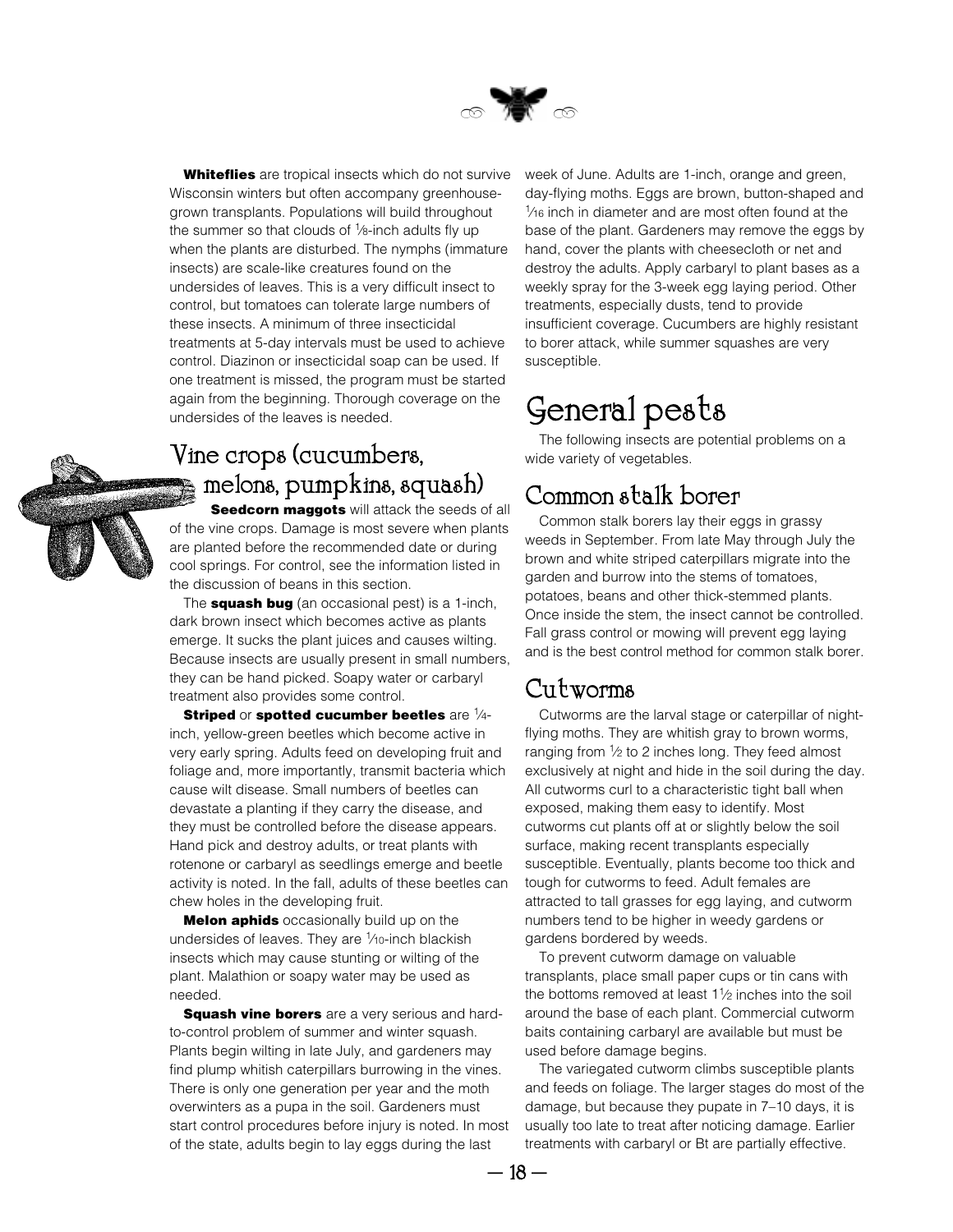### Picnic beetles (sap beetles)

Picnic beetles are 1⁄4-inch, dark brown to black beetles with four distinct yellowish orange spots on their backs. They do not damage fruit directly but are attracted to overly ripe or damaged fruits or vegetables. Melons, tomatoes, strawberries and raspberries are commonly infested. Because these beetles migrate into the garden and are attracted to fermenting fruit and vegetables, the first step in controlling picnic beetles is to remove and destroy overly ripe fruit. In most cases, spraying is ineffective. Beetles will continue to migrate into the garden and delays in harvesting ripe fruit and vegetables due to the waiting period after spraying will increase problems. Place a mixture of one-half water, one-half dark corn syrup, one cake of yeast, and spoonful of vinegar in a container outside the garden. It will attract, trap, and drown adult picnic beetles.

## Plant bugs

Plant bugs are  $\frac{1}{4}$ -inch, tan to dark brown oval insects with piercing sucking mouthparts. They attack more than 50 different economic crops but are most damaging to strawberries, peppers and snap beans in the home garden. Feeding by this insect causes poor fruit set, and distorted gnarled fruit due to the toxic saliva they inject into the plant. Populations are greatest in rural gardens. This is a highly mobile insect which overwinters in debris left in the field. Large numbers of adult plant bugs migrate out of alfalfa fields when hay is cut. To control plant bugs, remove weeds and debris to prevent overwintering. In problem areas, sprays of malathion or carbaryl can be used as flower buds start to form.

## Slugs

Slugs are closely related to snails and can be common pests in gardens, especially during wet seasons. Slugs feed at night and are especially troublesome on tomatoes, strawberries and low-lying plants. Reducing daytime hiding places such as boards, rubbish, unused pots and rocks will help. Placing pie tins baited with a beer and water mixture at ground level will attract and drown slugs. Chemical baits containing metaldehyde are also available for slug control. See Extension publication General Plant Disorder: Slugs (A3186) for more information on slugs and their control.

## White grubs

The white grub, which is the larval stage of the June bug, has up to a 3-year life cycle. Because the adults lay eggs in grassy sodded areas, only newly established gardens (1–3 years old) and weedy gardens have significant problems. The characteristic C-shaped grubs feed on the roots of most plants. They are most damaging to root crops such as carrots or potatoes. Tilling the soil to expose the larvae during the spring and fall helps reduce numbers. Granular insecticides such as diazinon can be worked in the soil before planting in areas where damage is expected. Established gardens should have few problems.

### Wireworms

The wireworm is the larval stage of the click beetle and, like the white grub, lays eggs in grassy areas. Wireworms are also troublesome in low, poorly drained areas. Weed control is the best preventative measure. Control procedures for white grubs will also control wireworms.

## Further reading

Organic Gardening Magazine Common Sense Pest Control



**References to pesticide products in this publication are for your convenience are not an endorsement or criticism of one product over other similar products. You are responsible for using pesticides according to the manufacturer's current label directions. Follow directions exactly to protect the environment and people from pesticide exposure. Failure to do so violates the law.**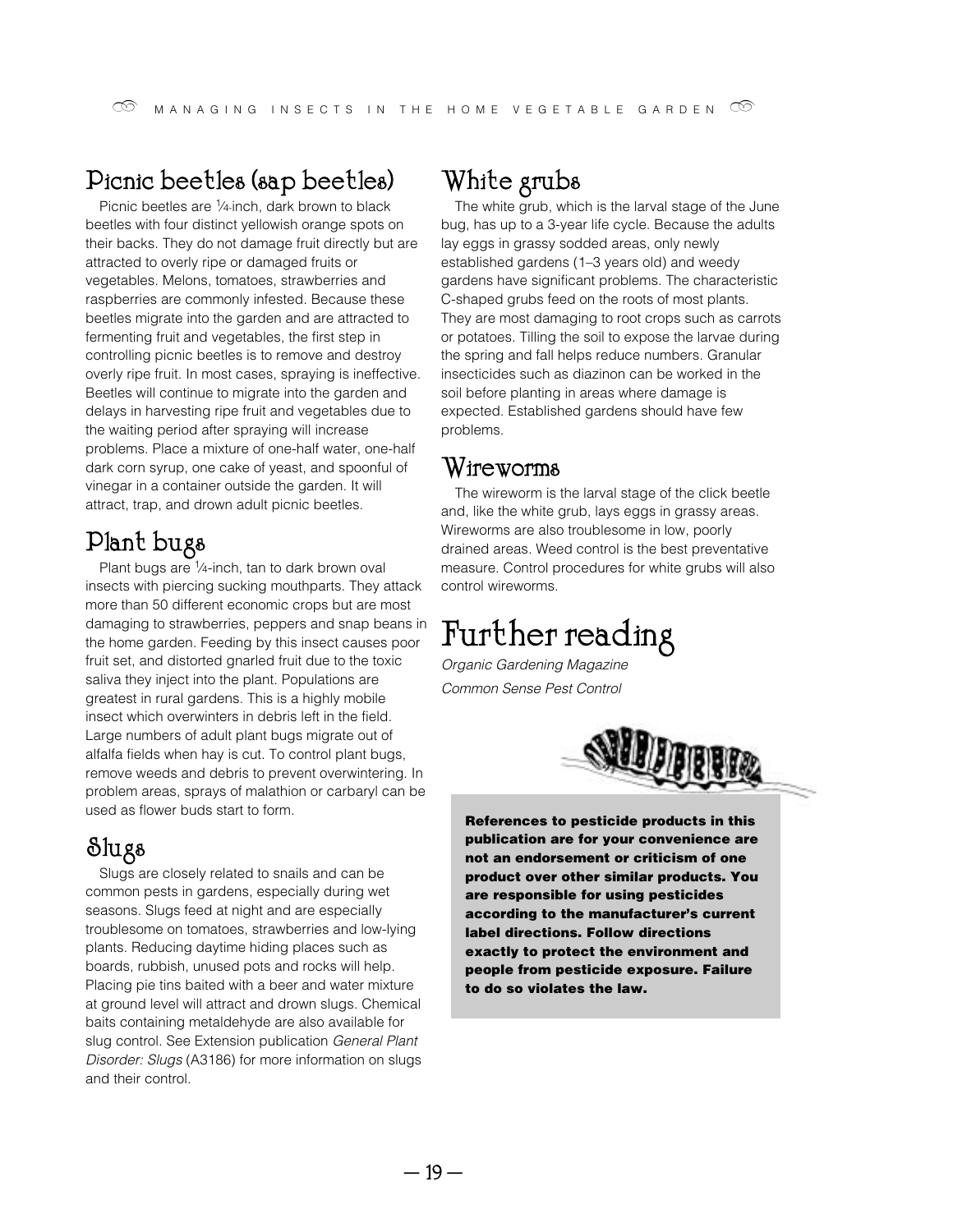## <span id="page-20-0"></span>Timetable of pest abundance and damage